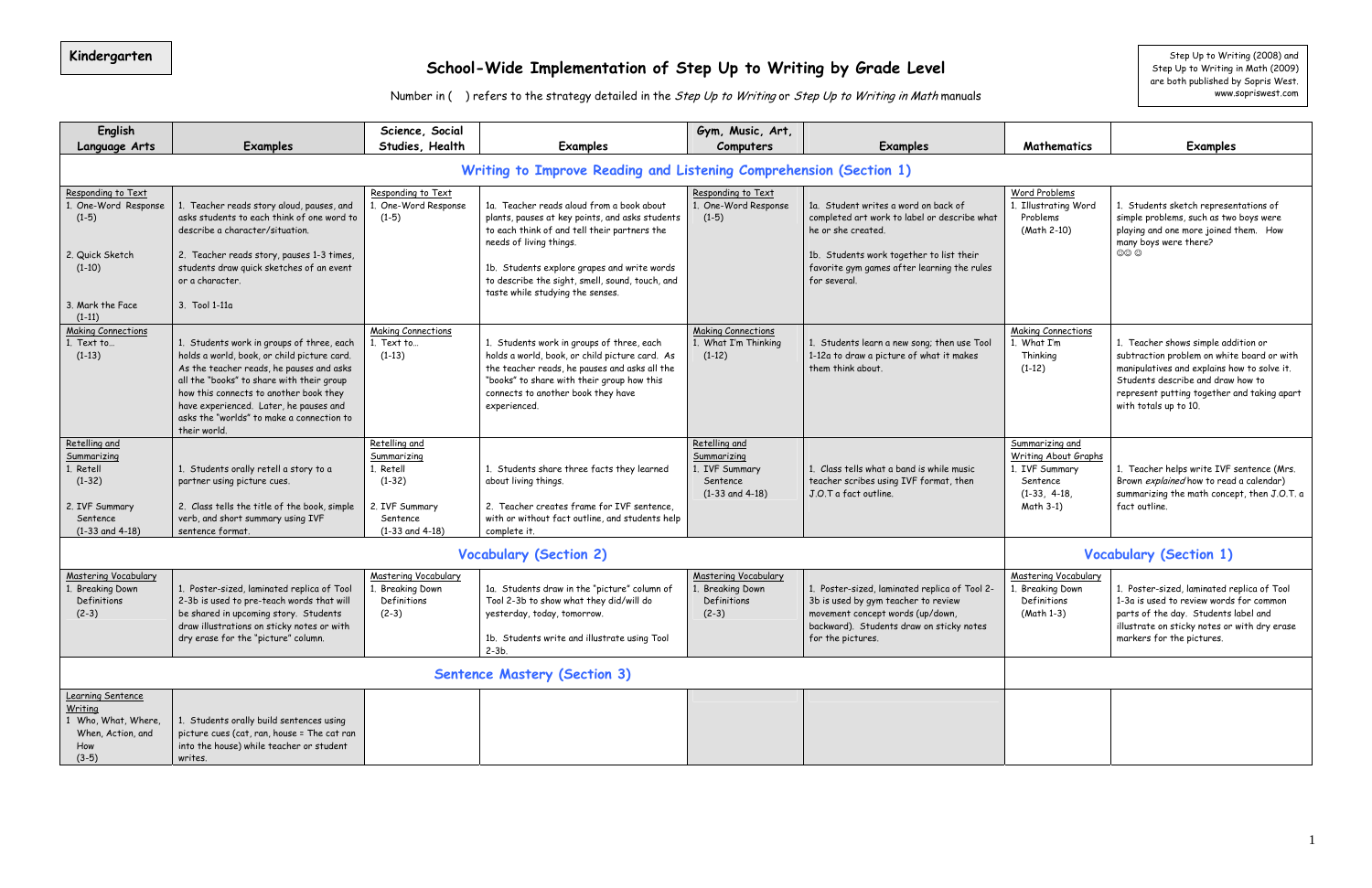# Kindergarten Step Up to Writing (2008) and Step Up to **School-Wide Implementation of Step Up to Writing by Grade Level** Step Up to Writing in Math (2009) and Step Up to Writing in Math (2009)

Number in ( ) refers to the strategy detailed in the Step Up to Writing or Step Up to Writing in Math manuals

| English<br>Language Arts                                                                                                                                                                                                                                                                                                | Examples                                                                                                                                                                                       | Science, Social<br>Studies, Health                                                                                                                                           | Examples                                                                                                                                       | Gym, Music, Art,<br>Computers                                                                                                           | Examples                                                                                                               | Mathematics                                                                                                                                | <b>Examples</b>                                                                              |
|-------------------------------------------------------------------------------------------------------------------------------------------------------------------------------------------------------------------------------------------------------------------------------------------------------------------------|------------------------------------------------------------------------------------------------------------------------------------------------------------------------------------------------|------------------------------------------------------------------------------------------------------------------------------------------------------------------------------|------------------------------------------------------------------------------------------------------------------------------------------------|-----------------------------------------------------------------------------------------------------------------------------------------|------------------------------------------------------------------------------------------------------------------------|--------------------------------------------------------------------------------------------------------------------------------------------|----------------------------------------------------------------------------------------------|
|                                                                                                                                                                                                                                                                                                                         |                                                                                                                                                                                                |                                                                                                                                                                              |                                                                                                                                                | <b>Information Paragraphs (Section 4)</b>                                                                                               |                                                                                                                        |                                                                                                                                            |                                                                                              |
| Two Kinds of Writing<br>Two Kinds of Writing<br>1a. Teacher shares informational text and<br>1. Introducing<br>1 Introducing<br>$(4-1, 4-2, 4-3)$<br>$(4-1)$<br>points out that it tells or teaches.<br>1b. Students draw and write to create<br>concept books (Animals, Shapes,<br>Opposites) on own or with a scribe. |                                                                                                                                                                                                | 1a. Teacher explains that informational text<br>shares information.<br>1b. At a center, students dictate ways the<br>environment meets human needs for food<br>and clothing. |                                                                                                                                                |                                                                                                                                         |                                                                                                                        |                                                                                                                                            |                                                                                              |
|                                                                                                                                                                                                                                                                                                                         |                                                                                                                                                                                                |                                                                                                                                                                              |                                                                                                                                                | <b>Personal Narrative (Section 7)</b>                                                                                                   |                                                                                                                        |                                                                                                                                            |                                                                                              |
| <b>Composing Personal</b><br>Narratives<br>1. Personal Narrative<br>Pattern<br>$(7-1$ and $7-2)$<br>2 Preparing, Practicing,<br>and Sharing Writing<br>Personal Narratives<br>$(7-3, 7-4, 7-5)$                                                                                                                         | 1. Teacher reads and defines personal<br>narrative.<br>2. Teacher leads class through the<br>planning, drafting, and publishing of a<br>group personal narrative about the class<br>pet dying. | Composing Personal<br>Narratives<br>1. Preparing, Practicing,<br>and Sharing Writing<br>Personal Narratives<br>$(7-3, 7-4, 7-5)$                                             | 1. Teacher leads class through the planning<br>and drafting of a short group personal<br>narrative about the field trip to the petting<br>Z00. | <b>Composing Personal</b><br>Narratives<br>1. Preparing, Practicing,<br>and Sharing Writing<br>Personal Narratives<br>$(7-3, 7-4, 7-5)$ | 1. Teacher leads class through the planning<br>and drafting of a group personal narrative<br>about the music assembly. | <b>Composing Personal</b><br>Narratives<br>1. Preparing,<br>Practicing, and<br>Sharing Writing<br>Personal Narratives<br>$(7-3, 7-4, 7-5)$ | 1. Teacher leads class through<br>and drafting of a group persor<br>about Zero the Hero day. |
|                                                                                                                                                                                                                                                                                                                         |                                                                                                                                                                                                |                                                                                                                                                                              | Assessment and High Standards (Section 10)                                                                                                     |                                                                                                                                         |                                                                                                                        |                                                                                                                                            |                                                                                              |
| High Standards and<br><b>Clear Expectations</b><br>1. Neat Paper Rules<br>$(10-1)$                                                                                                                                                                                                                                      | 1 and 2. Teacher uses overhead to show<br>neat and not neat papers, finds a common<br>error, teaches correct letter formation,<br>and guides student practice.                                 |                                                                                                                                                                              |                                                                                                                                                |                                                                                                                                         |                                                                                                                        |                                                                                                                                            |                                                                                              |
| 2. Printing<br>$(10-2)$                                                                                                                                                                                                                                                                                                 | 2. Students star their "best" printed<br>word on a page. Students circle their<br>"sloppiest" and re-write on back of page.                                                                    |                                                                                                                                                                              |                                                                                                                                                |                                                                                                                                         |                                                                                                                        |                                                                                                                                            |                                                                                              |

| <b>Mathematics</b>                                                                                            | <b>Examples</b>                                                                                                       |
|---------------------------------------------------------------------------------------------------------------|-----------------------------------------------------------------------------------------------------------------------|
|                                                                                                               |                                                                                                                       |
|                                                                                                               |                                                                                                                       |
|                                                                                                               |                                                                                                                       |
|                                                                                                               |                                                                                                                       |
|                                                                                                               |                                                                                                                       |
| <b>Composing Personal</b>                                                                                     |                                                                                                                       |
| Narratives<br>1. Preparing,<br>Practicing, and<br>Sharing Writing<br>Personal Narratives<br>$(7-3, 7-4, 7-5)$ | 1. Teacher leads class through the planning<br>and drafting of a group personal narrative<br>about Zero the Hero day. |
|                                                                                                               |                                                                                                                       |
|                                                                                                               |                                                                                                                       |

are both published by Sopris West. www.sopriswest.com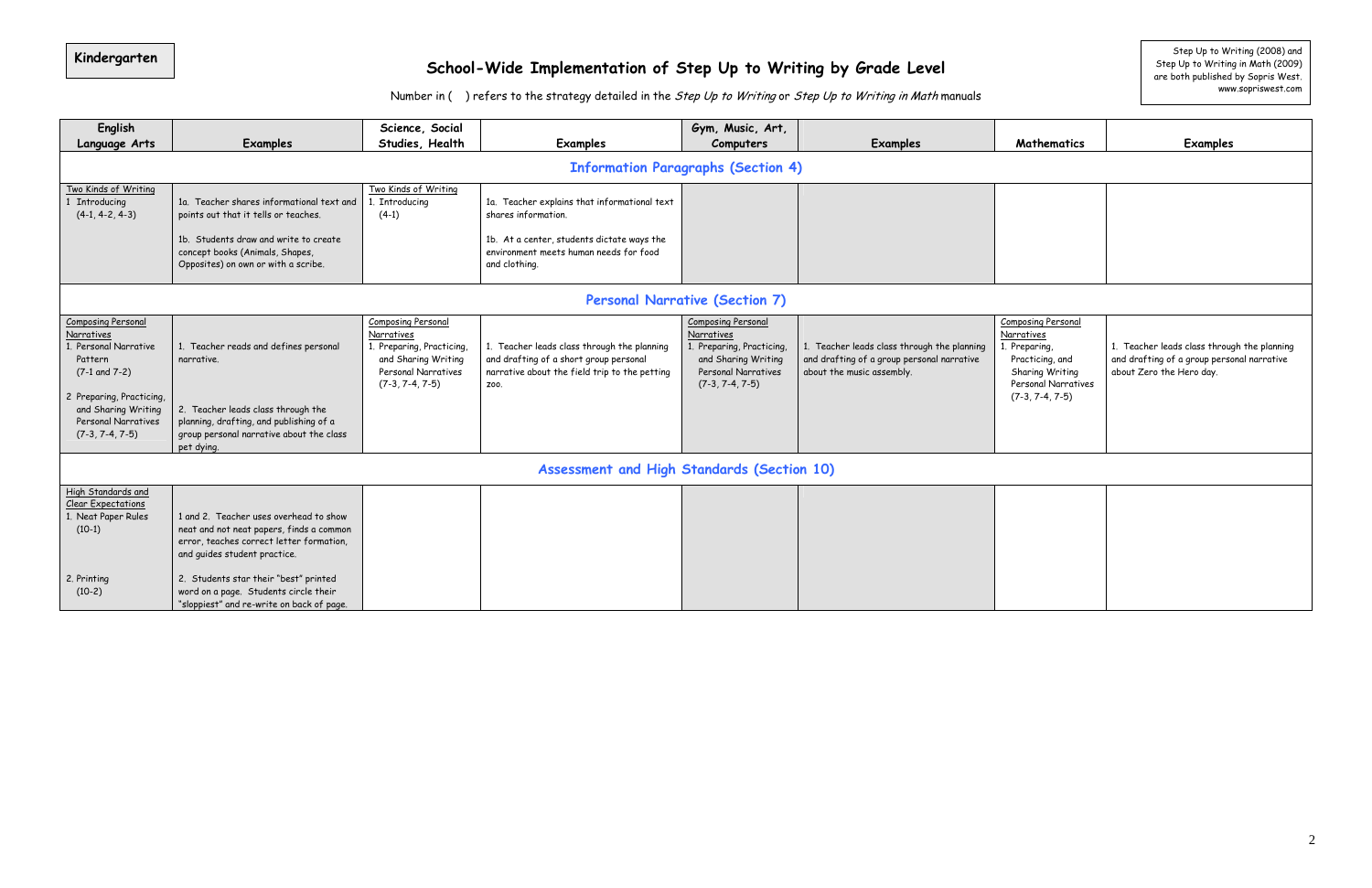### Grades 1-2 School-Wide Implementation of Step Up to Writing by Grade Level step Up to Mitting (2008) and Step Up to Writing (2008) and

Number in ( ) refers to the strategy detailed in the Step Up to Writing or Step Up to Writing in Math manuals

| English                                                                                        |                                                                                                                                                                                                                                                                                         | Science, Social                                                                                                            |                                                                                                                                                                                                                                                                                                                 | Gym, Music, Art,                                                   |                                                                                                                            |                                                                                                                   |                                                                                                                                                                                                                                                                                                                              |
|------------------------------------------------------------------------------------------------|-----------------------------------------------------------------------------------------------------------------------------------------------------------------------------------------------------------------------------------------------------------------------------------------|----------------------------------------------------------------------------------------------------------------------------|-----------------------------------------------------------------------------------------------------------------------------------------------------------------------------------------------------------------------------------------------------------------------------------------------------------------|--------------------------------------------------------------------|----------------------------------------------------------------------------------------------------------------------------|-------------------------------------------------------------------------------------------------------------------|------------------------------------------------------------------------------------------------------------------------------------------------------------------------------------------------------------------------------------------------------------------------------------------------------------------------------|
| Language Arts                                                                                  | <b>Examples</b>                                                                                                                                                                                                                                                                         | Studies, Health                                                                                                            | <b>Examples</b>                                                                                                                                                                                                                                                                                                 | Computers                                                          | <b>Examples</b>                                                                                                            | Mathematics                                                                                                       | <b>Examples</b>                                                                                                                                                                                                                                                                                                              |
|                                                                                                |                                                                                                                                                                                                                                                                                         |                                                                                                                            | Writing to Improve Reading and Listening Comprehension (Section 1)                                                                                                                                                                                                                                              |                                                                    |                                                                                                                            |                                                                                                                   |                                                                                                                                                                                                                                                                                                                              |
| Responding to Text<br>. Response Starters<br>$(1-2)$<br>Quick Sketch<br>2.<br>$(1-10)$         | 1. Teacher reads story aloud, pauses,<br>selects a response starter card (Tool<br>1-2a), and asks students to respond in<br>writing, using J.O.T.<br>2. Teacher or students read story, pause<br>1-3 times; students draw quick sketches<br>of what is happening, and J.O.T. key ideas. | Responding to Text<br>1. Framed Responses<br>$(1-8)$                                                                       | 1. Early in Grade 1, teacher reads aloud from<br>a book about magnets, students participate<br>in a hands-on experiment; then as a class,<br>they complete a framed response<br>constructed by teacher. By the end of<br>Grade 1, each student completes his/her own<br>framed response constructed by teacher. | Responding to Text<br>1. Response Starters<br>$(1-5)$              | 1a. Students J.O.T. a response after<br>listening to a folk song using response<br>starters from Tool 1-2a.                | Word Problems<br>. Illustrating Word<br>Problems<br>(Math 2-10)                                                   | 1a. Students sketch a simple representation<br>of a story problem.<br>1b. Students orally create a story (oral or<br>written) to go with a simple math equation,<br>such as $10 - 7 = 3$ , or ten children came to the<br>party, but only seven of them took goodie<br>bags. Three goodie bags were left after the<br>party. |
| <b>Making Connections</b><br>1. What I'm Thinking<br>$(1-12)$<br>2. Text to<br>$(1-13)$        | 1. As the students or teacher reads a<br>story, pause at key points and ask<br>students to J.O.T. and sketch what they<br>are thinking. (Tool 1-12a or 1-12b)<br>2. Students J.O.T. or sketch to complete<br>Tool 1-13a or 1-13b as they or teacher                                     | <b>Making Connections</b><br>1. What I'm Thinking<br>$(1-12)$<br>2. Text to<br>$(1-13)$                                    | 1. The students or teacher reads, pauses at<br>key points, and asks students to J.O.T. and<br>sketch what they are thinking. (Tool 1-12a<br>or 1-12b)<br>2. Students J.O.T. or sketch to complete<br>Tool 1-13a or 1-13b as they or teacher reads.                                                              | <b>Making Connections</b><br>1. What I'm Thinking<br>$(1-12)$      | 1. Students learn a new song; then use Tool<br>1-12a to draw a picture of what it makes<br>them think about.               | <b>Making Connections</b><br>Reading Notations<br>(Math 2-1)                                                      | 1. Teacher makes A-B pattern with shapes on<br>whiteboard, students "read" pattern. Each<br>student copies the pattern and writes the<br>words under each symbol.                                                                                                                                                            |
| Marking the Text<br>1. Highlighting and<br>Underlining<br>$(1-14)$                             | reads.<br>1. Teacher guides students in highlighting<br>or underlining describing words found on a<br>worksheet.                                                                                                                                                                        | Marking the Text<br>Highlighting and<br>Underlining<br>$(1-14)$                                                            | 1. After teaching about the life cycle of the<br>strawberry plant, the teacher puts text on<br>the document camera; and students use<br>green, yellow, and red to highlight the topic,<br>big ideas, and details.                                                                                               | Marking the Text<br>1. Highlighting and<br>Underlining<br>$(1-14)$ | 1. Before engaging in a paper mache<br>project, students read through and<br>highlight the key words for each step.        | Marking the Text<br>. Highlighting and<br>Underlining<br>(1-14 plus Math<br>2-7 and Math 2-8)                     | 1. Students underline critical words in a story<br>problem before attempting to solve it.                                                                                                                                                                                                                                    |
| <b>Taking Notes</b><br>1. Easy Two-Column<br>Notes<br>$(1-18)$                                 | 1. Students take two-column notes<br>showing the sequence of events in a story<br>on the left and the details on the right.                                                                                                                                                             | <b>Taking Notes</b><br>1. Easy Two-Column<br>Notes<br>$(1-18)$<br>2. Collecting and<br><b>Organizing Facts</b><br>$(1-25)$ | 1. Students take two-column notes showing<br>the rules at school on the left and examples<br>on the right.<br>2. Students use Tools 1-25a, b, c, or d as<br>they read non-fiction text or write notes on<br>sticky notes that can later be re-arranged.                                                         | <b>Taking Notes</b><br>1. Easy Two-Column<br>Notes<br>$(1-18)$     | 1. Students take two-column notes telling<br>the games children play during gym on the<br>left and the rules on the right. | <b>Taking Notes</b><br>. Easy Two-Column<br>Notes<br>(1-18 and Math<br>$2-9)$                                     | 1. Students write steps used to solve a<br>problem on the left and the actual work on<br>the right.                                                                                                                                                                                                                          |
| Retelling and<br>Summarizing<br>1. Retell<br>$(1-32)$<br>2. IVF Summary<br>$(1-33$ and $4-18)$ | 1. Students orally retell a story to a<br>partner using picture cues.<br>2. Students write summary sentences<br>using IVF format plus fact outlines for<br>story or expository text.                                                                                                    | Retelling and<br>Summarizing<br>1. Retell<br>$(1-32)$<br>2. IVF Summary<br>$(1-33$ and $4-18)$<br>$(1-25)$                 | 1. Students share three facts they learned<br>about safety in severe weather.<br>2. Students create IVF sentence with fact<br>outline about tools for measuring<br>temperature, precipitation, cloud cover, and<br>wind.                                                                                        |                                                                    |                                                                                                                            | Summarizing and<br><b>Writing About Graphs</b><br>1. IVF Summary<br>Sentence<br>$(1-33$ and $4-18$ ,<br>Math 3-1) | 1. Students write IVF sentence (Mrs. Brown<br>explained how to count money) summarizing<br>the math concept, then J.O.T. a fact outline.                                                                                                                                                                                     |
|                                                                                                |                                                                                                                                                                                                                                                                                         |                                                                                                                            |                                                                                                                                                                                                                                                                                                                 |                                                                    |                                                                                                                            |                                                                                                                   |                                                                                                                                                                                                                                                                                                                              |

Step Up to Writing in Math (2009) are both published by Sopris West. www.sopriswest.com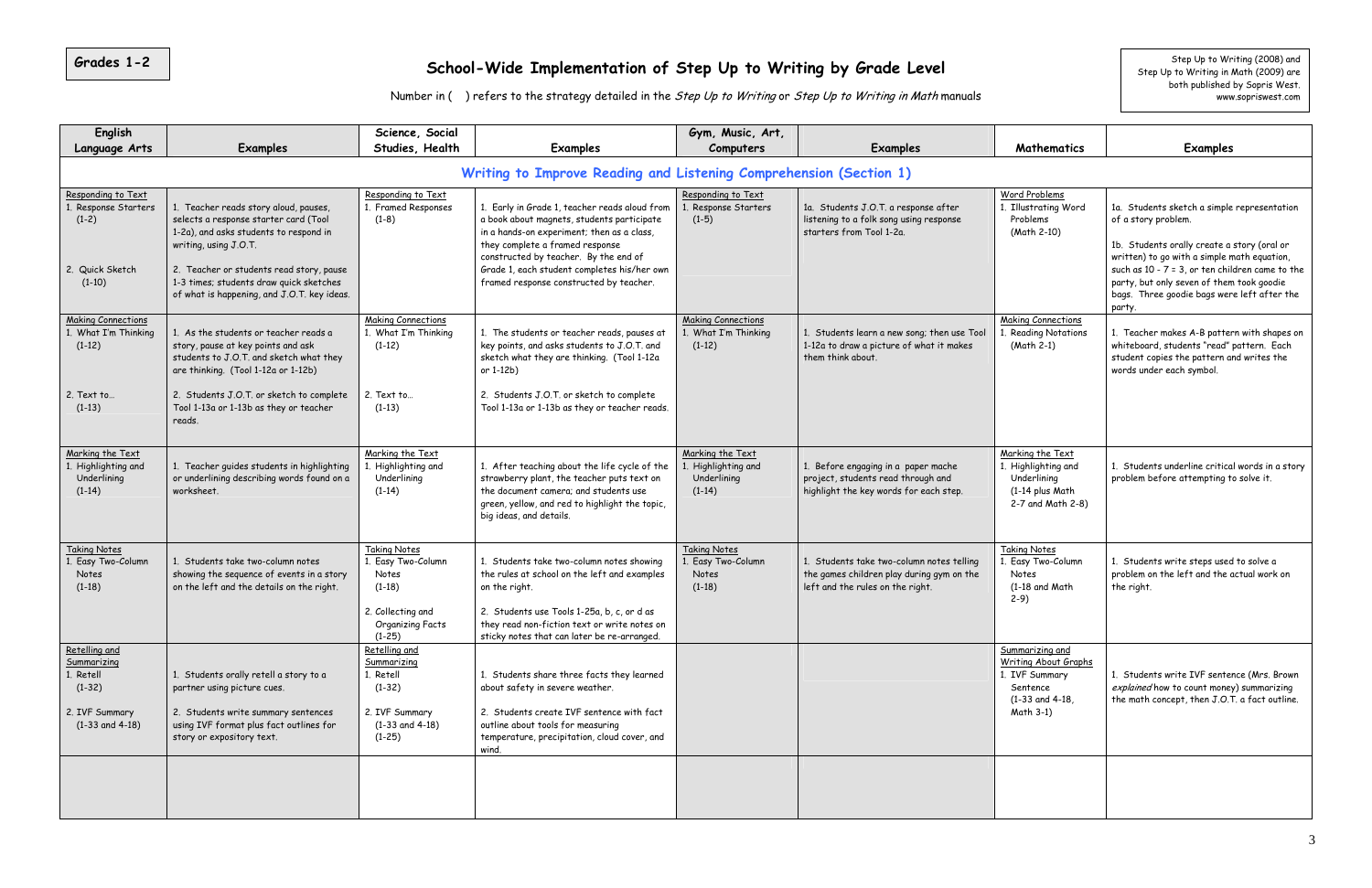## **Grades 1-2** School-Wide Implementation of Step Up to Writing by Grade Level step Up to Writing (2008) and Step Up to Writing (2008) and

Number in ( ) refers to the strategy detailed in the Step Up to Writing or Step Up to Writing in Math manuals

Step Up to Writing (2008) and<br>Step Up to Writing in Math (2009) are both published by Sopris West. www.sopriswest.com

| English                                                                                                                      |                                                                                                                                                                                                                                                                                                                                                                                                                            | Science, Social                                                                                                          |                                                                                                                                                                                                                      | Gym, Music, Art,                                                   |                                                                                                                                                |                                                                                                  |                                                                                                                                                                       |
|------------------------------------------------------------------------------------------------------------------------------|----------------------------------------------------------------------------------------------------------------------------------------------------------------------------------------------------------------------------------------------------------------------------------------------------------------------------------------------------------------------------------------------------------------------------|--------------------------------------------------------------------------------------------------------------------------|----------------------------------------------------------------------------------------------------------------------------------------------------------------------------------------------------------------------|--------------------------------------------------------------------|------------------------------------------------------------------------------------------------------------------------------------------------|--------------------------------------------------------------------------------------------------|-----------------------------------------------------------------------------------------------------------------------------------------------------------------------|
| Language Arts                                                                                                                | Examples                                                                                                                                                                                                                                                                                                                                                                                                                   | Studies, Health                                                                                                          | <b>Examples</b>                                                                                                                                                                                                      | Computers                                                          | <b>Examples</b>                                                                                                                                | Mathematics                                                                                      | Examples                                                                                                                                                              |
|                                                                                                                              |                                                                                                                                                                                                                                                                                                                                                                                                                            |                                                                                                                          | <b>Vocabulary (Section 2)</b>                                                                                                                                                                                        |                                                                    |                                                                                                                                                |                                                                                                  | <b>Vocabulary (Section 1)</b>                                                                                                                                         |
| <b>Mastering Vocabulary</b><br>1. Breaking Down<br>Definitions<br>$(2-3)$                                                    | 1. Teacher introduces and breaks down<br>definitions. Students record using<br>Tool 2-3c or in vocabulary notebooks.                                                                                                                                                                                                                                                                                                       | Mastering Vocabulary<br>. Breaking Down<br>Definitions<br>$(2-3)$                                                        | 1. Teacher introduces and breaks down science<br>definitions. Students record using Tool 2-3c,<br>any Tool 2-6, or in science vocabulary<br>notebooks.                                                               | Mastering Vocabulary<br>1. Breaking Down<br>Definitions<br>$(2-3)$ | 1. Teacher introduces and breaks down<br>definitions of three musical terms.<br>Students record using Tool 2-3c or in<br>vocabulary notebooks. | Mastering Vocabulary<br>1. Breaking Down<br>Definitions<br>(Math 1-3)                            | 1. Teacher introduces and breaks down<br>definitions for familiar plane and solid<br>objects. Students record using Tool 2-3c or<br>in vocabulary notebooks.          |
| 2. Vocabulary Maps<br>$(2-6)$                                                                                                | 2. Students complete various 2-6 Tools.                                                                                                                                                                                                                                                                                                                                                                                    | 2. Meaningful Sentences<br>$(2-5)$                                                                                       | 2. Social studies vocabulary is used to write<br>sentences.                                                                                                                                                          |                                                                    |                                                                                                                                                |                                                                                                  |                                                                                                                                                                       |
| 3. Meaningful<br>Sentences<br>$(2-5)$                                                                                        | 3. Students construct sentences using<br>new words.                                                                                                                                                                                                                                                                                                                                                                        | 3. Concept Maps<br>$(2-7)$                                                                                               | 3. Class completes Tool 2-7b on an overhead or<br>doc camera for landform vocabulary.                                                                                                                                |                                                                    |                                                                                                                                                |                                                                                                  |                                                                                                                                                                       |
|                                                                                                                              |                                                                                                                                                                                                                                                                                                                                                                                                                            |                                                                                                                          | <b>Sentence Mastery (Section 3)</b>                                                                                                                                                                                  |                                                                    |                                                                                                                                                |                                                                                                  |                                                                                                                                                                       |
| Learning Sentence<br>Writing<br>1. Fragments and<br>Sentences<br>$(3-1)$<br>2. Three- and Four-<br>Part Sentences<br>$(3-2)$ | 1. Teacher shows fragments on overhead<br>or doc camera; each student writes<br>complete sentences on paper.<br>2. Students construct sentences on paper<br>with columns for Who, Action, and What<br>or When, Who, Action, What.                                                                                                                                                                                          | Learning Sentence<br>Writing<br>Fragments and<br>Sentences<br>$(3-1)$<br>2. Three- and Four-Part<br>Sentences<br>$(3-2)$ | 1, and 2. Students take a fact outline from a<br>previously completed IVF summary sentence<br>with J.O.T. (fragments) fact outline and create<br>complete sentences for the facts about<br>household uses for water. |                                                                    |                                                                                                                                                |                                                                                                  |                                                                                                                                                                       |
| <b>Practicing Sentence</b><br>Writing<br>1. Better Sentences<br>$(3-6, 3-7, 3-12)$                                           | 1. Teacher shares OK sentences and<br>students re-write them to be WOW<br>sentences. Teacher shares two simple<br>sentences, and students combine them to<br>write one compound sentence.                                                                                                                                                                                                                                  | <b>Practicing Sentence</b><br><b>Writing</b><br>1. Ticket Out<br>$(3-12)$                                                | 1. At the conclusion of health class, the<br>students write one sentence about the<br>importance of exercise.                                                                                                        |                                                                    |                                                                                                                                                |                                                                                                  |                                                                                                                                                                       |
|                                                                                                                              |                                                                                                                                                                                                                                                                                                                                                                                                                            |                                                                                                                          | <b>Information Paragraphs (Section 4)</b>                                                                                                                                                                            |                                                                    |                                                                                                                                                |                                                                                                  | Paragraph Writing (Section 5 Math)                                                                                                                                    |
| Two Kinds of Writing<br>1. Introducing Two<br>Kinds of Writing<br>$(4-1)$                                                    | 1a. Students use informal outlines as they<br>each plan to write a page in a class book<br>about holiday traditions celebrated by<br>their families.<br>1b. Students use Quick Sketch as they<br>plan to write a story with setting, three<br>events, and character(s).<br>1c. Students compare Informal Outline<br>and Quick Sketch for Carle's The Very<br>Grouchy Ladybug and Ladybugs and Other<br>Insects by Peyrols. |                                                                                                                          |                                                                                                                                                                                                                      |                                                                    |                                                                                                                                                | Writing for<br>Assessments<br>1. Explain Steps Taken<br>to Solve a Word<br>Problem<br>(Math 5-1) | 1. Students use Math Tool P-5-1 to explain<br>the steps used to solve word problems with<br>money in mixed units (\$2.50 + 60 cents) for<br>addition and subtraction. |
|                                                                                                                              |                                                                                                                                                                                                                                                                                                                                                                                                                            |                                                                                                                          |                                                                                                                                                                                                                      |                                                                    |                                                                                                                                                |                                                                                                  |                                                                                                                                                                       |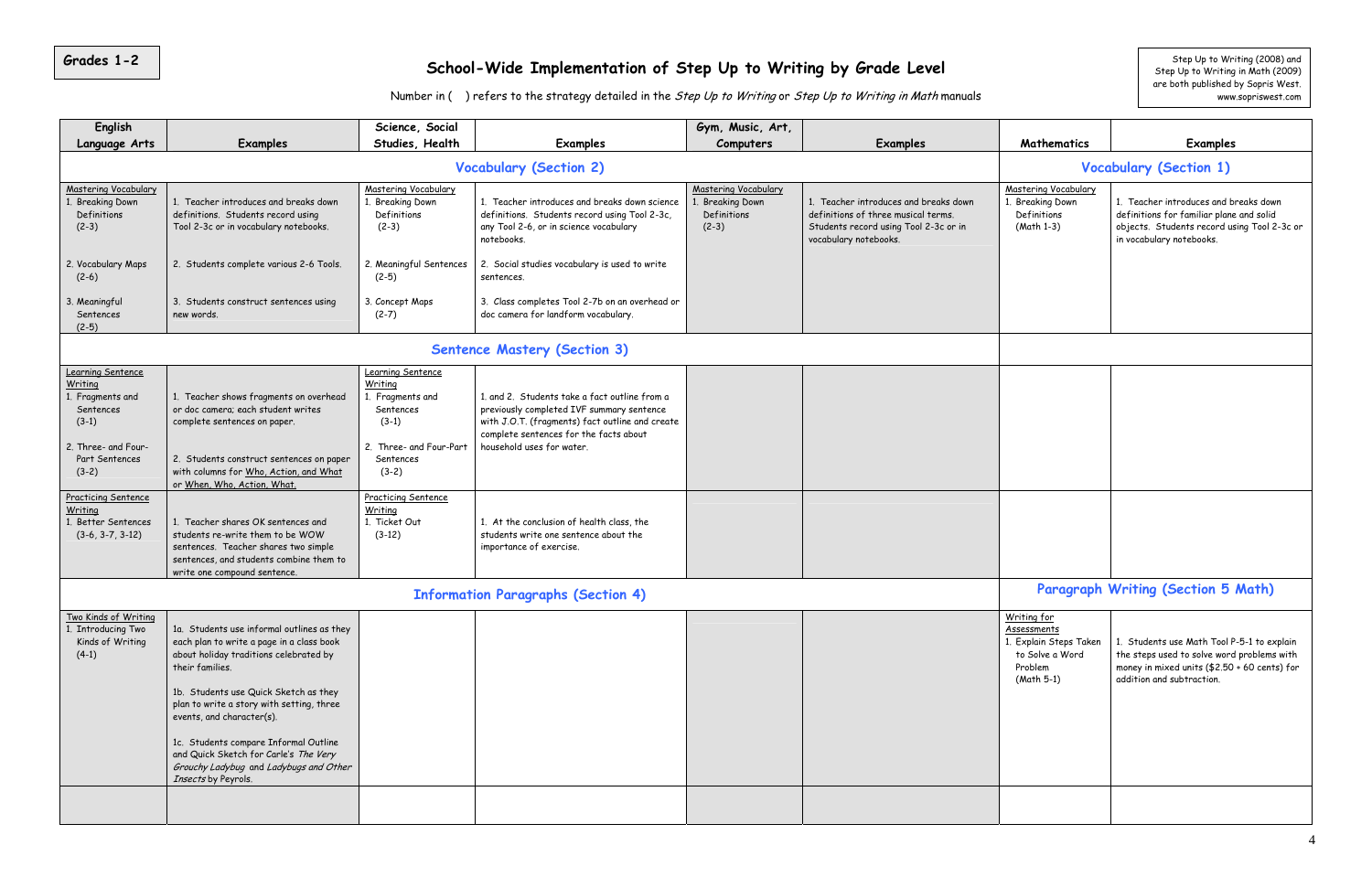### **School-Wide Implementation of Step Up to Writing by Grade Level**

Number in ( ) refers to the strategy detailed in the Step Up to Writing or Step Up to Writing in Math manuals

| English                                                                                         |                                                                                                                                                                                                                                                                              | Science, Social                                                                                         |                                                                                                                                                                                                                 | Gym, Music, Art,                                                                                        |                                                                                                                                                                                  |                                                                                                  |                                                                                                                           |
|-------------------------------------------------------------------------------------------------|------------------------------------------------------------------------------------------------------------------------------------------------------------------------------------------------------------------------------------------------------------------------------|---------------------------------------------------------------------------------------------------------|-----------------------------------------------------------------------------------------------------------------------------------------------------------------------------------------------------------------|---------------------------------------------------------------------------------------------------------|----------------------------------------------------------------------------------------------------------------------------------------------------------------------------------|--------------------------------------------------------------------------------------------------|---------------------------------------------------------------------------------------------------------------------------|
| Language Arts                                                                                   | <b>Examples</b>                                                                                                                                                                                                                                                              | Studies, Health                                                                                         | <b>Examples</b>                                                                                                                                                                                                 | Computers                                                                                               | Examples                                                                                                                                                                         | Mathematics                                                                                      | <b>Examples</b>                                                                                                           |
| <b>Information Paragraphs (Section 4) Continued</b>                                             |                                                                                                                                                                                                                                                                              |                                                                                                         |                                                                                                                                                                                                                 |                                                                                                         |                                                                                                                                                                                  |                                                                                                  |                                                                                                                           |
| <b>Writing Process and</b><br>Organization<br>$(4-5)$<br>2. Determining Key<br>Ideas<br>$(4-9)$ | 1. The Writing Process   1. Students participate in writing a class<br>book describing first grade to next year's<br>incoming class as the teacher guides them<br>through the writing process.<br>2. Students verbally play the Thinking<br>Game while lining up for recess. | <b>Writing Process and</b><br>Organization<br>1. Planning with an<br><b>Informal Outline</b><br>$(4-7)$ | 1. Students create three informal outlines<br>to explain the general functions of the<br>digestive, respiratory, and circulatory<br>systems of the human body. They use one to<br>draft a paragraph.            | <b>Writing Process and</b><br>Organization<br>1. Planning with an<br><b>Informal Outline</b><br>$(4-7)$ | 1. As a group, students complete informal<br>outline explaining the critical elements of<br>balancing, bending, stretching, rocking, and<br>pushing as the P.E. teacher scribes. |                                                                                                  |                                                                                                                           |
| Topic Sentences<br>1. Defining a Topic<br>Sentence<br>$(4-17)$                                  | 1. Students use umbrella analogy (topic<br>sentence is like an umbrella in that it's big<br>enough to cover the whole topic) to decide<br>if their sentence is really a topic sentence<br>or not.                                                                            | Topic Sentences<br>1. Topic Sentence<br>Variety<br>$(4-18)$                                             | 1a. Students create three different topic<br>sentences using the informal outline created<br>for the digestive system.<br>1b. Students verbally debate which one<br>would be most effective to accurately share |                                                                                                         |                                                                                                                                                                                  |                                                                                                  |                                                                                                                           |
| 2. Topic Sentence<br>Variety<br>$(4-18)$                                                        | 2a. Teams of students write Action Verb.<br>And, But or So, Compare/Contrast, and<br>Number Topic Sentences for given topics.<br>2b. Students use teacher-created Topic<br>Sentence booklets (Tools 4-18) as guides<br>as they write sentences independently.                |                                                                                                         | information and catch the reader's attention.                                                                                                                                                                   |                                                                                                         |                                                                                                                                                                                  |                                                                                                  |                                                                                                                           |
| <b>Transitions</b><br>1. Defining<br>Transitions<br>$(4-22)$                                    | 1. Students find and circle transition<br>words in text. Students choral read "how<br>to" text with all the transition words<br>removed.                                                                                                                                     | Transitions<br>1. Transition Sets<br>$(4-23)$                                                           | 1. Following the science experiment,<br>students describe the experiment including<br>transition words.                                                                                                         | Transitions<br>1. Transition Sets<br>$(4-23)$                                                           | 1. Students select transition words to use<br>when explaining the steps for logging on to<br>the computer.                                                                       | Writing for<br>Assessments<br>1. Explain Steps<br>Taken to Solve a<br>Word Problem<br>(Math 5-1) | 1. Students use Math Tool P-5<br>steps used to solve word proble<br>in mixed units $($2.50 + 60$ cent<br>and subtraction. |
| 2. Transition Sets<br>$(4-23)$<br>3. Playing with<br>Transitions<br>$(4-24)$                    | 2. Students use transition sets to choose<br>words for "how to" text.<br>3. Students try to replace selected<br>transition words with other transition<br>words.                                                                                                             |                                                                                                         |                                                                                                                                                                                                                 |                                                                                                         |                                                                                                                                                                                  |                                                                                                  |                                                                                                                           |
| Elaboration<br>The Es/The Reds<br>$(4-27)$                                                      | 1. Students each add examples and events<br>to informal outlines for family traditions<br>class book.                                                                                                                                                                        | Elaboration<br>1. The Es/The Reds<br>$(4-27)$                                                           | 1. Students add evidence to outline for<br>science experiment.                                                                                                                                                  | Elaboration<br>1. The Es/The Reds<br>$(4-27)$                                                           | 1. Students use descriptive vocabulary to<br>create an effective illustration or exciting<br>description of a famous work of art.                                                |                                                                                                  |                                                                                                                           |
| Conclusions<br>Connecting<br>Conclusions to Topic<br>Sentences<br>$(4-30)$                      | 1. Students create conclusion sentences<br>for their page of the family traditions<br>class book, mirroring the topic sentences.                                                                                                                                             | Conclusions<br>1. Connecting<br>Conclusions to Topic<br>Sentences<br>$(4-30)$                           | 1. Students create conclusion sentences for<br>the informal outline on the digestive system,<br>mirroring the topic sentences.                                                                                  | Conclusions<br>1. Connecting Conclusions<br>to Topic Sentences<br>$(4-30)$                              | 1. Students create conclusion sentences<br>for the informal outline describing a<br>famous work of art.                                                                          |                                                                                                  |                                                                                                                           |

| Mathematics                                                                                             | <b>Examples</b>                                                                                                                                                       |
|---------------------------------------------------------------------------------------------------------|-----------------------------------------------------------------------------------------------------------------------------------------------------------------------|
|                                                                                                         |                                                                                                                                                                       |
|                                                                                                         |                                                                                                                                                                       |
|                                                                                                         |                                                                                                                                                                       |
|                                                                                                         |                                                                                                                                                                       |
|                                                                                                         |                                                                                                                                                                       |
|                                                                                                         |                                                                                                                                                                       |
| Writing for<br><u>Assessments</u><br>1. Explain Steps<br>Taken to Solve a<br>Word Problem<br>(Math 5-1) | 1. Students use Math Tool P-5-1 to explain the<br>steps used to solve word problems with money<br>in mixed units (\$2.50 + 60 cents) for addition<br>and subtraction. |
|                                                                                                         |                                                                                                                                                                       |
|                                                                                                         |                                                                                                                                                                       |

**Grades 1-2** Step Up to Writing (2008) and Step Up to Writing in Math (2009) are both published by Sopris West. www.sopriswest.com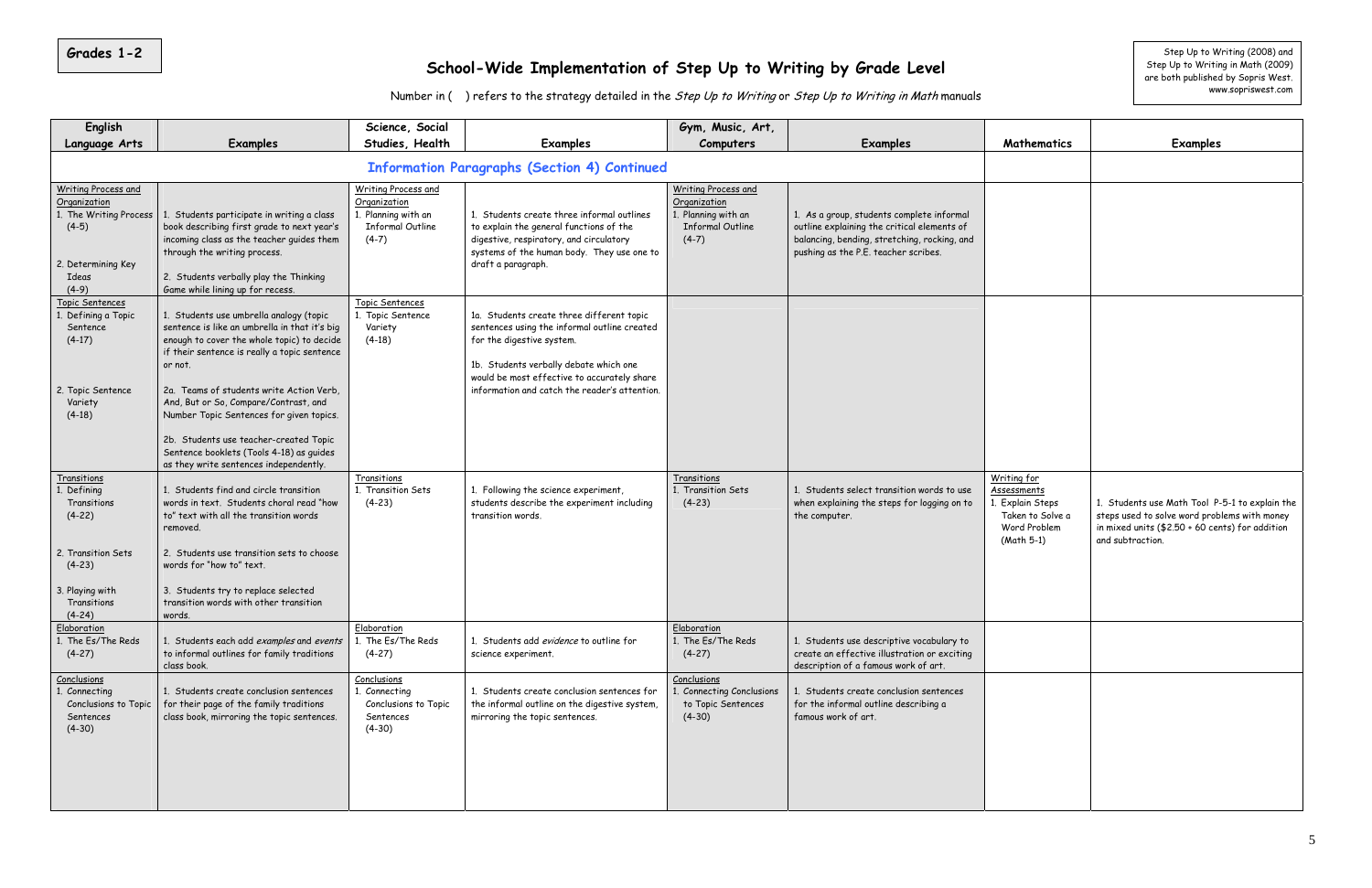# **Grades 1-2** School-Wide Implementation of Step Up to Writing by Grade Level step Up to Writing (2008) and Step Up to Writing (2008) and Step Up to Writing (2009)

|                                                                                                                           | Number in () refers to the strategy detailed in the Step Up to Writing or Step Up to Writing in Math manuals                                                                                                                       |                                                                                                             |                                                                                                                |                                                                                          |                                                                                                                             |             | are both published by Sopris West.<br>www.sopriswest.com |
|---------------------------------------------------------------------------------------------------------------------------|------------------------------------------------------------------------------------------------------------------------------------------------------------------------------------------------------------------------------------|-------------------------------------------------------------------------------------------------------------|----------------------------------------------------------------------------------------------------------------|------------------------------------------------------------------------------------------|-----------------------------------------------------------------------------------------------------------------------------|-------------|----------------------------------------------------------|
| English<br><b>Language Arts</b>                                                                                           | <b>Examples</b>                                                                                                                                                                                                                    | Science, Social<br>Studies, Health                                                                          | Examples                                                                                                       | Gym, Music, Art,<br>Computers                                                            | Examples                                                                                                                    | Mathematics | <b>Examples</b>                                          |
|                                                                                                                           |                                                                                                                                                                                                                                    |                                                                                                             | <b>Essays and Reports (Section 5)</b>                                                                          |                                                                                          |                                                                                                                             |             |                                                          |
| <b>Writing Essays and</b><br>Reports<br>1. About Essays and<br>Reports<br>$(5-1, 5-2, 5-5)$                               | 1. Students complete informal outline and<br>block out paragraphs for personal writing<br>about a time they acted responsibly.                                                                                                     | <b>Writing Essays and</b><br>Reports<br>. About Essays and<br>Reports<br>$(5-1, 5-2, 5-5)$                  | 1. Students complete informal outline and<br>block out paragraphs for essay on need for<br>and uses of water.  |                                                                                          |                                                                                                                             |             |                                                          |
| 2. Using Transitions<br>$(5-11)$<br>3. Writing Conclusions                                                                | 2 and 3. Students add transition words<br>and a conclusion to their writing about<br>responsibility.                                                                                                                               |                                                                                                             |                                                                                                                |                                                                                          |                                                                                                                             |             |                                                          |
| $(5-17)$                                                                                                                  |                                                                                                                                                                                                                                    |                                                                                                             |                                                                                                                |                                                                                          |                                                                                                                             |             |                                                          |
|                                                                                                                           |                                                                                                                                                                                                                                    |                                                                                                             |                                                                                                                | <b>Personal Narrative (Section 7)</b>                                                    |                                                                                                                             |             |                                                          |
| <b>Composing Personal</b><br>Narratives<br>1. Report, Story, or<br>Personal Narrative<br>$(7-1)$                          | 1. Class completes Tool 7-1a as they read<br>a personal narrative together.                                                                                                                                                        | <b>Composing Personal</b><br>Narratives<br>. Report, Story, or<br>Personal Narrative<br>$(7-1)$             | 1. Class completes Tool 7-1a during science<br>as they read a personal narrative about<br>meeting an inventor. | Composing Personal<br>Narratives<br>. Report, Story, or<br>Personal Narrative<br>$(7-1)$ | 1. Teacher records on Tool 7-1a while gym<br>class choral reads a personal narrative by<br>an Olympic medalist.             |             |                                                          |
| 2. Preparing to Write<br>$(7-3)$                                                                                          | 2. Students plan a personal narrative<br>using Tool 7-1a.                                                                                                                                                                          | 2. Preparing to Write<br>$(7-3)$                                                                            | 2. Students plan a personal narrative about<br>meeting someone new, use Tool 7-1a.                             | 2. Preparing to Write<br>$(7-3)$                                                         | 2. Students use Tool 7-1a to plan a<br>personal narrative about a time when they<br>learned a physically challenging skill. |             |                                                          |
|                                                                                                                           |                                                                                                                                                                                                                                    |                                                                                                             | Assessment and High Standards (Section 10)                                                                     |                                                                                          |                                                                                                                             |             |                                                          |
| High Standards and<br><b>Clear Expectations</b><br>1. Neat Paper Rules<br>$(10-1)$<br>2. Printing and Cursive<br>$(10-2)$ | 1. and 2. Teacher uses overhead to show<br>neat and not neat papers, finds a common<br>error, teaches correct letter formation<br>and quides student practice (D'Nealian,<br>Zaner-Bloser, Handwriting Without Tears,<br>$etc.$ ). |                                                                                                             |                                                                                                                |                                                                                          |                                                                                                                             |             |                                                          |
| <b>Practical Assessments</b><br>1. Definitions and<br>Descriptions for<br>Using Scoring<br>Guides<br>$(10-14)$            | 1. Second grade students work together<br>to use a scoring guide to evaluate sample<br>writing. (Tool 10-15 through 10-20)                                                                                                         | <b>Practical Assessments</b><br>1. Definitions and<br>Descriptions for<br>Using Scoring Guides<br>$(10-14)$ | 1. Second grade class uses scoring guides<br>(Tool 10-15) to evaluate a paragraph about<br>common landforms.   |                                                                                          |                                                                                                                             |             |                                                          |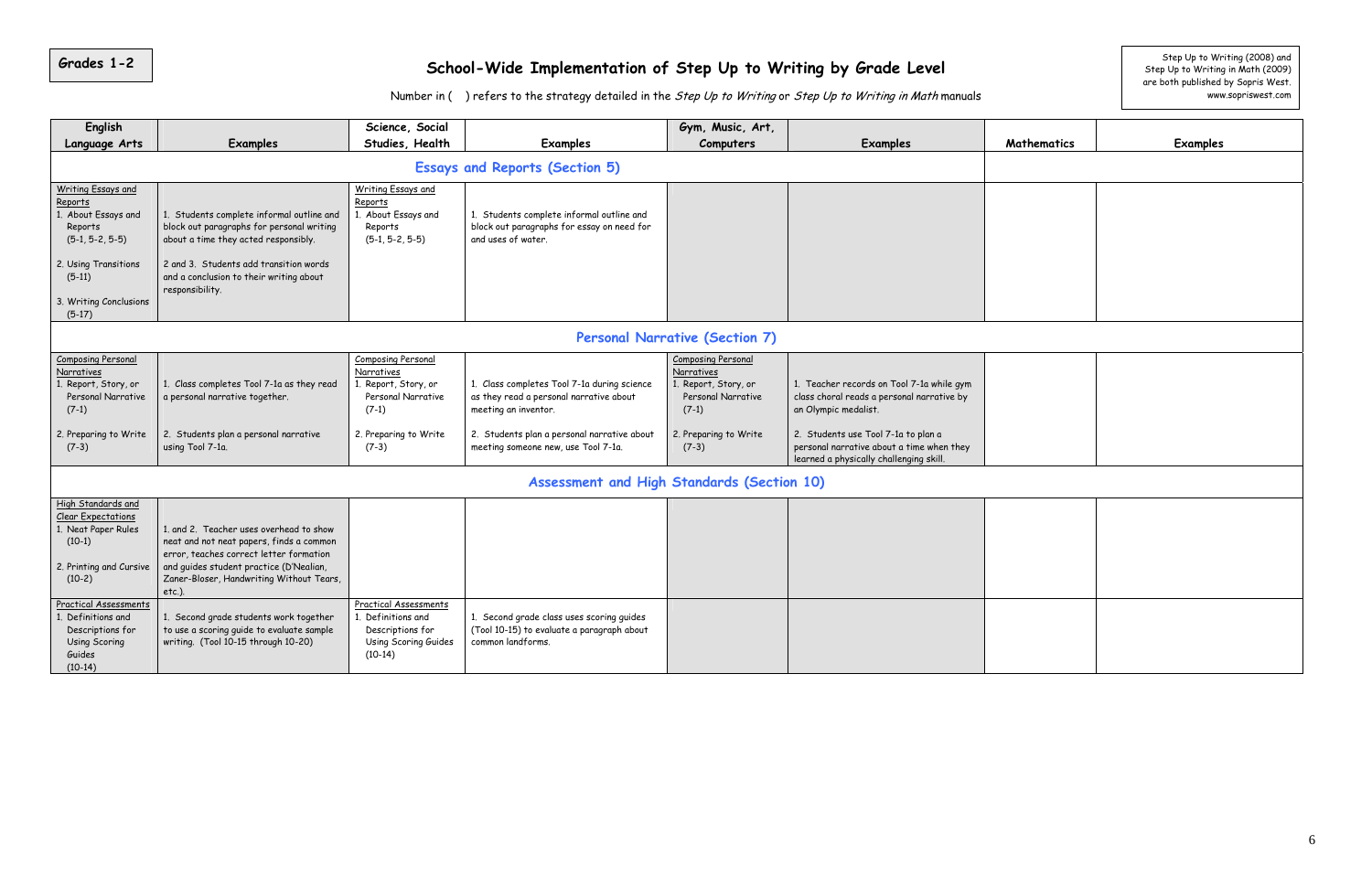#### **School-Wide Implementation of Step Up to Writing by Grade Level**

Number in () refers to the strategy detailed in the Step Up to Writing or Step Up to Writing in Math manuals

| <b>English</b>                                                                                                                                                                                   |                                                                                                                                                                                                                                                                                                                                                                                                                                                                                                                                                                                | Science, Social<br>Studies, Health                                                                                                      | <b>Examples</b>                                                                                                                                                                                                                                                                                                                                                                                                                                                                                                                                                                                                                                                         | Gym, Music, Art,                                                                                    | <b>Examples</b>                                                                                                                                                                                                                |
|--------------------------------------------------------------------------------------------------------------------------------------------------------------------------------------------------|--------------------------------------------------------------------------------------------------------------------------------------------------------------------------------------------------------------------------------------------------------------------------------------------------------------------------------------------------------------------------------------------------------------------------------------------------------------------------------------------------------------------------------------------------------------------------------|-----------------------------------------------------------------------------------------------------------------------------------------|-------------------------------------------------------------------------------------------------------------------------------------------------------------------------------------------------------------------------------------------------------------------------------------------------------------------------------------------------------------------------------------------------------------------------------------------------------------------------------------------------------------------------------------------------------------------------------------------------------------------------------------------------------------------------|-----------------------------------------------------------------------------------------------------|--------------------------------------------------------------------------------------------------------------------------------------------------------------------------------------------------------------------------------|
| Language Arts                                                                                                                                                                                    | <b>Examples</b>                                                                                                                                                                                                                                                                                                                                                                                                                                                                                                                                                                |                                                                                                                                         |                                                                                                                                                                                                                                                                                                                                                                                                                                                                                                                                                                                                                                                                         | Computers                                                                                           |                                                                                                                                                                                                                                |
|                                                                                                                                                                                                  |                                                                                                                                                                                                                                                                                                                                                                                                                                                                                                                                                                                |                                                                                                                                         | Writing to Improve Reading and Listening Comprehension (Section 1)                                                                                                                                                                                                                                                                                                                                                                                                                                                                                                                                                                                                      |                                                                                                     |                                                                                                                                                                                                                                |
| Responding to Text<br><b>Reading Notation</b><br>Responses<br>$(1-3)$<br>2. Sticky Note<br>Responses<br>$(1-4)$<br>3. Framed Responses<br>$(1-8)$<br>4. Two-Column<br>Guided Response<br>$(1-9)$ | 1. and 2. As students read, they J.O.T. or<br>write notes.<br>3. and 4. During reading class, each<br>student completes a framed response or<br>two-column response based on the story or<br>informational text they read. (Tool 1-8)                                                                                                                                                                                                                                                                                                                                          | Responding to Text<br>. Quotation Responses<br>$(1-7)$<br>2. Framed Responses<br>$(1-8)$<br>3. Two-Column Guided<br>Response<br>$(1-9)$ | 1. As students read about heat production<br>through electricity, they copy a sentence or<br>phrase and write a response.<br>2. and 3. Students complete a framed<br>response or two-column response while<br>reading about the Constitution. (Tool 1-8)                                                                                                                                                                                                                                                                                                                                                                                                                | Responding to Text<br>1. Framed Responses<br>$(1-8)$<br>2. Two-Column Guided<br>Response<br>$(1-9)$ | 1. and 2. Students complete a framed<br>response or two-column response while<br>learning a new software program. (Tool 1-8)                                                                                                   |
| <b>Making Connections</b><br>$1.$ Text to<br>$(1-12)$                                                                                                                                            | 1. Student partners write connections to<br>themselves, other texts, others, or the<br>world as they read Where the Red Fern<br>Grows by Rawls.                                                                                                                                                                                                                                                                                                                                                                                                                                | <b>Making Connections</b><br>1. Text to<br>$(1-12)$<br>Marking the Text<br>1. Circle Once.<br>Underline Twice<br>$(1-15)$               | 1. Students write connections to self, other<br>texts, others, or the world as they read about<br>the convergence of Europeans, American<br>Indians, and Africans in North America after<br>1492.<br>1. Students read an article about the three<br>branches of the government, circle the key<br>idea and underline the words/phrases that<br>support or explain it.                                                                                                                                                                                                                                                                                                   | <b>Making Connections</b><br>1. Text to<br>$(1-12)$                                                 | 1. Students discuss connections to other<br>physical education games they have learned.                                                                                                                                        |
| <b>Taking Notes</b><br>1. Two Column Notes<br>$(1-17, 1-18, 1-19)$                                                                                                                               | 1. Students read a story and take notes<br>about the characters (1-19).                                                                                                                                                                                                                                                                                                                                                                                                                                                                                                        | <b>Taking Notes</b><br>1. Two Column Notes<br>$(1-17, 1-18)$                                                                            | 1. Students take notes on ways to maintain<br>health with examples on the left side and<br>reasons on the right.                                                                                                                                                                                                                                                                                                                                                                                                                                                                                                                                                        | <b>Taking Notes</b><br>1. Two Column Notes<br>$(1-17, 1-18)$                                        | 1. Students view a film about Leonardo da<br>Vinci and J.O.T. notes about his life on the<br>left and the art created during that time<br>period on the right.                                                                 |
| Comprehension<br><b>Strategies</b><br>. Making Inferences<br>and Analyzing the<br>Text<br>$(1-26, 1-27, 1-28)$<br>2. Summarizing<br>$(1-32)$<br>3. Creating Bookmarks<br>$(1-40, 1-42)$          | 1. Students use three-column notes<br>(characters one and two, plus how they<br>interact in last column).<br>2. Class compiles Plot Line Summary of<br>Dicamillo's Because of Winn Dixie.<br>3a. Students move bookmark ahead<br>approximately 10 pages in their silent<br>reading book. Each time they reach the<br>bookmark, they add two-column notes to<br>it; then move it forward another 10 pages.<br>3b. Students use bookmark created by<br>teacher with page and J.O.T. prompts,<br>such as "p. 5, three words to describe<br>Wild Bill" or "p. 97, lesson learned?" | Comprehension<br>Strategies<br>1. Summarizing<br>$(1-31)$<br>2. Sticky Note<br>Bookmarks<br>$(1-41)$                                    | 1a. Students create IVF Summary Paragraph<br>outline after reading about the life<br>requirements of animals in the textbook.<br>1b. Students use IVF format to write a<br>summary sentence and fact outline for the<br>rights found in the First, Second, Third, and<br>Fourth Amendments to the Constitution<br>2a. Teacher asks everyone to place sticky<br>notes in specific places (bottom of p. 125,<br>middle of p. 126, under the caption, etc.) in<br>the textbook. When they reach that point,<br>they J.O.T. all the facts they can remember<br>from that section.<br>2b. Teacher creates bookmark for section of<br>text on drugs; students read and J.O.T. | Comprehension<br>Strategies<br>1. Summarizing<br>$(1-31)$                                           | 1. Students create IVF Summary Paragraph<br>outline after reading about composer<br>Mozart.<br>2. Students create IVF Summary Paragraph<br>outline after learning about how computer<br>operating systems utilize binary code. |

#### **Computers Examples Mathematics Examples**  Word Problems 1. Illustrating Word Problems (Math 2-10) 1a. Students sketch to represent addition of fractions as represented in word problem. 1b. Students J.O.T. or write a story to represent a math equation, such as  $3/4 \div 3 =$ 1/4, or, three boys ate 3/4 of a pizza. Each boy ate 1/4 of a whole pizza. Taking Notes 1. Two-Column Notes (1-17, 1-18) 2. Explain Steps Taken to Solve a Problem (Math 5-1) 1. Students describe steps to solve math problem on left and actual work on the right. 2. Students explain the steps used to convert fractions to decimals on left, actual work on right. **Comprehension Strategies** 1. Summarizing and Writing to 1a. Students create Four-Step Summary Paragraph after reading about measuring the

Explain a Graph (1-31 , Math 3-1, Math 3-3) temperature of liquids. 1b. Students use the IVF format to explain a graph showing the number of calendar days spent in school, during summer vacations, school-year vacations, and weekends.

Step Up to Writing (2008) and Step Up to Writing in Math (2009) are both published by Sopris West. www.sopriswest.com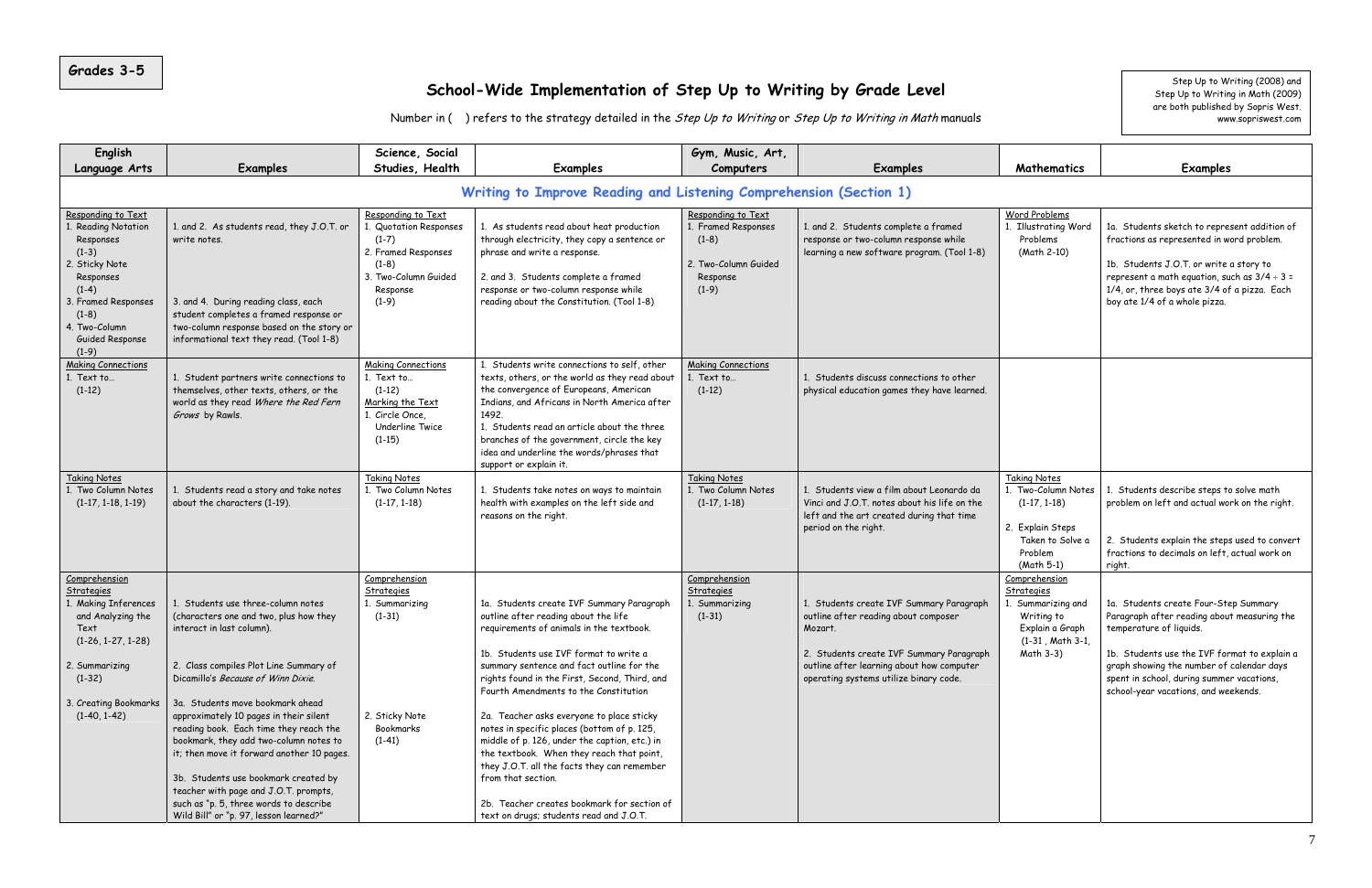| English                                                                                                      |                                                                                                                                                                                                                                                                                                                                                                                                                                                                                                                      | Science, Social                                                                                                                                                                                 |                                                                                                                                                                                                                                                                                                                                                                                                                | Gym, Music, Art,                                                                                                                           |                                                                                                                                                                                                                                                      |                                                                          |                                                                                                                                                        |
|--------------------------------------------------------------------------------------------------------------|----------------------------------------------------------------------------------------------------------------------------------------------------------------------------------------------------------------------------------------------------------------------------------------------------------------------------------------------------------------------------------------------------------------------------------------------------------------------------------------------------------------------|-------------------------------------------------------------------------------------------------------------------------------------------------------------------------------------------------|----------------------------------------------------------------------------------------------------------------------------------------------------------------------------------------------------------------------------------------------------------------------------------------------------------------------------------------------------------------------------------------------------------------|--------------------------------------------------------------------------------------------------------------------------------------------|------------------------------------------------------------------------------------------------------------------------------------------------------------------------------------------------------------------------------------------------------|--------------------------------------------------------------------------|--------------------------------------------------------------------------------------------------------------------------------------------------------|
| Language Arts                                                                                                | Examples                                                                                                                                                                                                                                                                                                                                                                                                                                                                                                             | Studies, Health                                                                                                                                                                                 | <b>Examples</b>                                                                                                                                                                                                                                                                                                                                                                                                | Computers                                                                                                                                  | <b>Examples</b>                                                                                                                                                                                                                                      | Mathematics                                                              | <b>Examples</b>                                                                                                                                        |
|                                                                                                              |                                                                                                                                                                                                                                                                                                                                                                                                                                                                                                                      |                                                                                                                                                                                                 | <b>Vocabulary (Section 2)</b>                                                                                                                                                                                                                                                                                                                                                                                  |                                                                                                                                            |                                                                                                                                                                                                                                                      |                                                                          | <b>Vocabulary (Section 1)</b>                                                                                                                          |
| <b>Mastering Vocabulary</b><br><b>Breaking Down</b><br>Definitions<br>$(2-3)$<br>2. Pronunciation<br>$(2-4)$ | 1. Teacher creates a list of vocabulary<br>words that are found in Sachar's Holes.<br>Class breaks down the definitions (using<br>three-column format) and notes that<br>condemn has several meanings. While<br>reading, they pause on page 88 to discuss<br>which meaning applies to this context.<br>2. Teacher writes configuration on the<br>board, models how to break the word into<br>syllables and determine the correct<br>pronunciation. Students take notes and<br>then break malformation into syllables | Mastering Vocabulary<br>Breaking Down<br>Definitions and<br>Vocabulary Study<br>Guides<br>$(2-3, 2-8)$<br>2. Meaningful Sentences<br>$(2-5)$<br>3. Vocabulary Maps<br>$(2-6)$<br>4. Concept Map | 1. Students use three-column format to<br>break down definitions for vocabulary specific<br>to the emerging labor forces in the colonies,<br>such as cash crops and indentured servant.<br>2. Students write meaningful sentences for<br>two of the labor force vocabulary words.<br>3. Students create vocabulary maps for<br>tsunami, drought, flood, and hurricane.<br>4. Students create a concept map for | Mastering Vocabulary<br>1. Breaking Down<br>Definitions and<br>Vocabulary Study<br>Guides<br>$(2-3, 2-8)$<br>2. Vocabulary Maps<br>$(2-6)$ | 1. Students break down definitions for<br>words describing the effect of common<br>diseases on muscles.<br>2a. Students create vocabulary maps for<br>common musical genre.<br>2b. Students create vocabulary maps for<br>hue, intensity, and shade. | <b>Mastering Vocabulary</b><br>. Breaking Down<br>Definitions<br>$(2-3)$ | 1. Students break down definitions for<br>terms: denominator, unlike denominator, and<br>common denominator before adding or<br>subtracting fractions. |
| 3. Concept Map<br>$(2-7)$                                                                                    | with partners, practicing pronunciation.<br>3. Class reads Lehman's I DOUBLE Dare<br>You! and creates a concept map for the<br>word responsibility.                                                                                                                                                                                                                                                                                                                                                                  | $(2-7)$<br>5. Categories and Unit<br>or Subject-Specific<br>Word Lists<br>$(2-10, 2-14)$                                                                                                        | catastrophe.<br>5. Teacher distributes science vocabulary list<br>and students sub-group words logically.                                                                                                                                                                                                                                                                                                      |                                                                                                                                            |                                                                                                                                                                                                                                                      |                                                                          |                                                                                                                                                        |
|                                                                                                              |                                                                                                                                                                                                                                                                                                                                                                                                                                                                                                                      |                                                                                                                                                                                                 | <b>Sentence Mastery (Section 3)</b>                                                                                                                                                                                                                                                                                                                                                                            |                                                                                                                                            |                                                                                                                                                                                                                                                      |                                                                          |                                                                                                                                                        |
| Learning Sentence<br>Writing<br>Sentences<br>$(3-2, 3-5)$                                                    | 1. Students construct Who, What,<br>Where, When, Action, and How sentences<br>and take turns reading them aloud while<br>peers point to correct cue cards. Jai<br>reads "Under the stairs, in a dark closet<br>Siam hid after breaking the vase." Others<br>point to Where, What, Who, Action,<br>When.                                                                                                                                                                                                              | Learning Sentence<br>Writing<br>1. Fragments and<br>Sentences<br>$(3-1)$<br>2. Three- and Four-Part<br>Sentences<br>$(3-2)$                                                                     | 1. and 2. Students take a fact outline from a<br>previously completed IVF summary sentence<br>with J.O.T. (fragments) fact outline and<br>create complete sentences for the facts<br>about consumption of goods and services.                                                                                                                                                                                  |                                                                                                                                            |                                                                                                                                                                                                                                                      |                                                                          |                                                                                                                                                        |
| <b>Practicing Sentence</b><br>Writing<br><b>Better Sentences</b><br>$(3-6, 3-7, 3-12)$                       | 1. Teacher shares OK sentences and<br>students re-write them to be WOW<br>sentences. Teacher shares two simple<br>sentences and students combine them to<br>write one compound sentence.                                                                                                                                                                                                                                                                                                                             | <b>Practicing Sentence</b><br>Writing<br>1. Ticket Out<br>$(3-12)$                                                                                                                              | 1. At the conclusion of computer class, the<br>students write one sentence about safely<br>locating information on the Internet.                                                                                                                                                                                                                                                                               | <b>Practicing Sentence</b><br><u>Writing</u><br>1. Ticket Out<br>$(3-12)$                                                                  | 1. At the conclusion of music class, the<br>students write one sentence about how music<br>affects one's mood.                                                                                                                                       |                                                                          |                                                                                                                                                        |
| Mastering Sentence<br>Writing<br>Recognizing Parts<br>of Speech<br>$(3-13)$<br>2. Purpose and<br>Audience    | 1. Students code sentences they have<br>written to determine which words are<br>nouns, pronouns, verbs, adverbs, and<br>adjectives.<br>2. Students revise the verbs to create a<br>greater impact with the audience. Next,                                                                                                                                                                                                                                                                                           |                                                                                                                                                                                                 |                                                                                                                                                                                                                                                                                                                                                                                                                |                                                                                                                                            |                                                                                                                                                                                                                                                      |                                                                          |                                                                                                                                                        |
| $(3-19)$                                                                                                     | they add additional adjectives.                                                                                                                                                                                                                                                                                                                                                                                                                                                                                      |                                                                                                                                                                                                 |                                                                                                                                                                                                                                                                                                                                                                                                                |                                                                                                                                            |                                                                                                                                                                                                                                                      |                                                                          |                                                                                                                                                        |

# 5 Step Up to Writing (2008) and **School-Wide Implementation of Step Up to Writing by Grade Level** step Up to Writing in Math (2009)

Number in ( ) refers to the strategy detailed in the Step Up to Writing or Step Up to Writing in Math manuals

are both published by Sopris West. www.sopriswest.com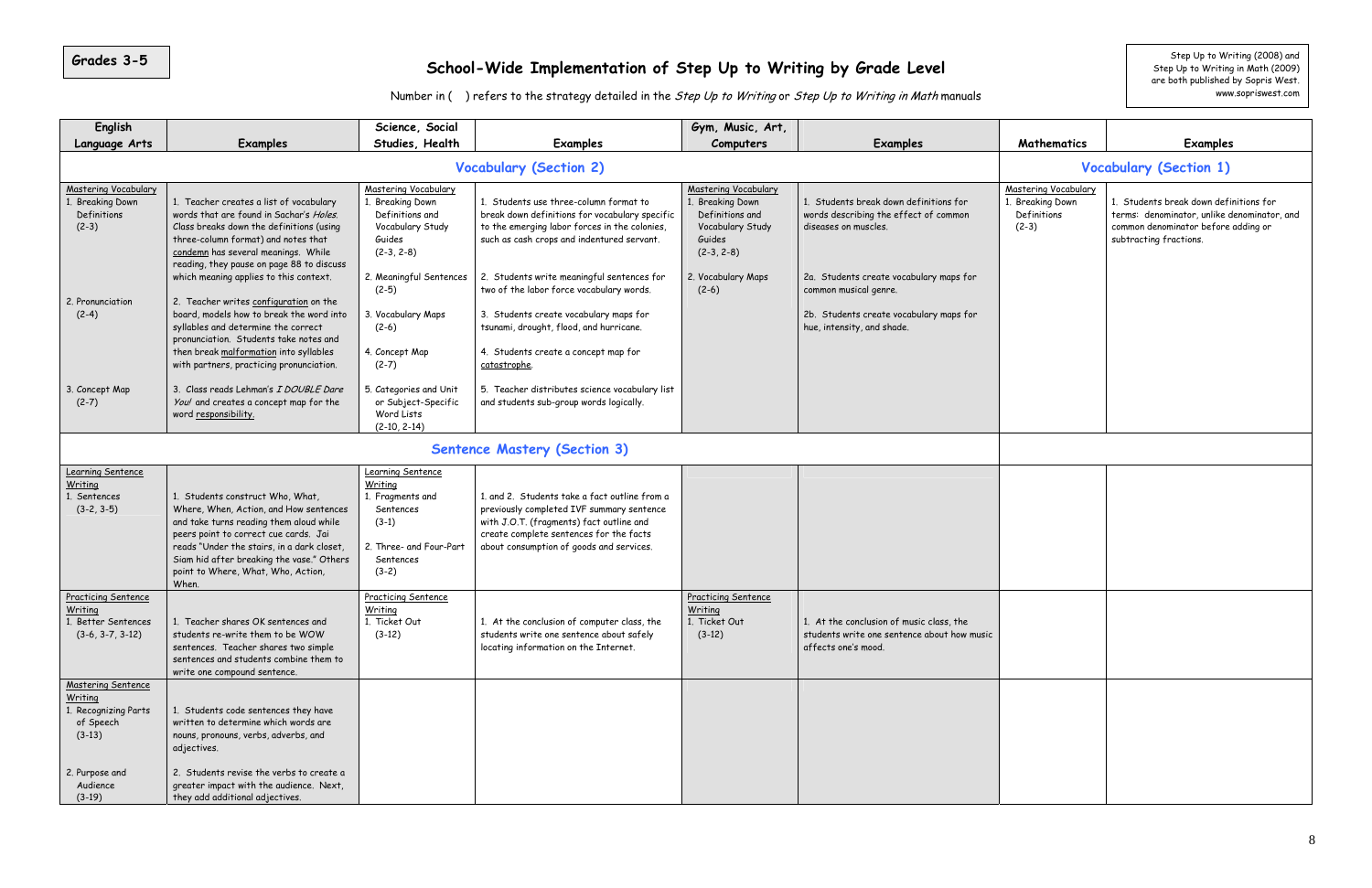| English                                                                                                                                                           |                                                                                                                                                                                                                                                                                                                                                                                                                                                                                                                                                                                                        | Science, Social                                                                 |                                                                                                                                                                                                                                                                                                                                                                                                                                                                                                                                                           | Gym, Music, Art,                                                                 |                                                                                                                                                                                                                                                                                                                                                                                                                                                 |                                                                                                                                                                     |                                                                                                                                                                     |
|-------------------------------------------------------------------------------------------------------------------------------------------------------------------|--------------------------------------------------------------------------------------------------------------------------------------------------------------------------------------------------------------------------------------------------------------------------------------------------------------------------------------------------------------------------------------------------------------------------------------------------------------------------------------------------------------------------------------------------------------------------------------------------------|---------------------------------------------------------------------------------|-----------------------------------------------------------------------------------------------------------------------------------------------------------------------------------------------------------------------------------------------------------------------------------------------------------------------------------------------------------------------------------------------------------------------------------------------------------------------------------------------------------------------------------------------------------|----------------------------------------------------------------------------------|-------------------------------------------------------------------------------------------------------------------------------------------------------------------------------------------------------------------------------------------------------------------------------------------------------------------------------------------------------------------------------------------------------------------------------------------------|---------------------------------------------------------------------------------------------------------------------------------------------------------------------|---------------------------------------------------------------------------------------------------------------------------------------------------------------------|
| Language Arts                                                                                                                                                     | <b>Examples</b>                                                                                                                                                                                                                                                                                                                                                                                                                                                                                                                                                                                        | Studies, Health                                                                 | <b>Examples</b>                                                                                                                                                                                                                                                                                                                                                                                                                                                                                                                                           | Computers                                                                        | Examples                                                                                                                                                                                                                                                                                                                                                                                                                                        | Mathematics                                                                                                                                                         | <b>Examples</b>                                                                                                                                                     |
|                                                                                                                                                                   |                                                                                                                                                                                                                                                                                                                                                                                                                                                                                                                                                                                                        |                                                                                 |                                                                                                                                                                                                                                                                                                                                                                                                                                                                                                                                                           |                                                                                  |                                                                                                                                                                                                                                                                                                                                                                                                                                                 |                                                                                                                                                                     |                                                                                                                                                                     |
| <b>Writing Process</b><br>1. Writing Process (4-<br>$5, 4-6)$<br>2. Planning with<br><b>Informal Outline</b><br>and Accordion<br>Paragraphs<br>$(4-7, 4-8, 4-11)$ | 1. Students are assigned a writing project<br>and begin by reviewing the writing process<br>then determining which planning tool fits<br>the genre--Informal Outline or Quick<br>Sketch. Students color-code expository<br>or personal narrative writing.<br>2a. Students create an informal outline<br>based on Slatalla's Masters of Deception.<br>2b. The class creates an informal outline<br>while planning the upcoming PBS assembly.                                                                                                                                                            | <b>Writing Process</b><br>. Planning with<br><b>Informal Outline</b><br>$(4-7)$ | 1a. Students create an informal outline after<br>reading about animal camouflage.<br>1b. Students create in informal outline while<br>planning to write about their position on a<br>classroom issue.                                                                                                                                                                                                                                                                                                                                                     | <b>Writing Process</b><br>1. Planning with<br><b>Informal Outline</b><br>$(4-7)$ | 1a. Students create an informal outline as<br>they learn about saving and storage of files<br>in computer class.<br>1b. Students create an informal outline<br>while planning to write about the most useful<br>types of software for students.                                                                                                                                                                                                 |                                                                                                                                                                     |                                                                                                                                                                     |
| Topic Sentences<br>1. Variety<br>$(4-19)$                                                                                                                         | 1a. Students read the first sentence<br>from a page in their draft folder and<br>determine the type of sentence used, then<br>create one or more different sentences<br>using the same topic. ("I like to read when<br>I'm feeling sad." = Where or When +<br>What's Happening. Change to "Whenever<br>I'm feeling sad, I read a book" which is an<br>Occasion/Position sentence or create an<br>Action Verb sentence, "Whenever I'm<br>feeling sad, I bury my head in a book.")<br>1b. Students create four topic sentences<br>to begin a paragraph persuading others to<br>read a book they enjoyed. | Topic Sentences<br>1. Variety<br>$(4-19)$                                       | 1. Students create an informal outline about<br>an individual who has contributed to the field<br>of science. They generate several different<br>sentences and work with partners to<br>determine which one would be the most<br>effective as the topic sentence if a paragraph<br>was generated from the outline.<br>The discoveries of Thomas Edison were<br>important to scientists.<br>Because of Thomas Edison, other scientists<br>were able to make scientific advances.<br>Thomas Edison influenced others through his<br>successes and failures. | Topic Sentences<br>1. Variety<br>$(4-19)$                                        | 1. Students create an informal outline about<br>the impact of color in our world. They write<br>several different sentences and then<br>determine which one would be the most<br>effective as the topic sentence if a<br>paragraph was generated from the outline.<br>Color is important in our world.<br>Everywhere you go, color influences how we<br>see the world.<br>Black and white? Color influences how we<br>think, feel, and respond. | Writing for<br>Assessments<br>Explain Steps<br>Taken to Solve a<br>Word Problem<br>$(5-1)$<br>2. Turning an<br>Explanation into a<br>Formal Paragraph<br>(5-2 Math) | 1. Students use three-column<br>problem, the steps needed, an<br>computation.<br>2. Students explain how they<br>amount of time needed for the<br>paragraph format. |
| 2. Adding a Lead<br>$(4-23)$                                                                                                                                      | 2. Students use a quote to lead into the<br>topic sentence they choose.                                                                                                                                                                                                                                                                                                                                                                                                                                                                                                                                | 2. Turning a Prompt into<br>a Topic Sentence<br>$(4-22)$                        | 2. Teacher puts question about water rights<br>for Michigan residents on the overhead and<br>models creating a topic sentence from it.                                                                                                                                                                                                                                                                                                                                                                                                                    |                                                                                  |                                                                                                                                                                                                                                                                                                                                                                                                                                                 |                                                                                                                                                                     |                                                                                                                                                                     |
| <u>Transitions</u><br>1. Transitions for<br>Different Purposes<br>$(4-26)$<br>2. Using a Variety of<br>Transitions                                                | 1. Students find and circle transition<br>words in newspaper or advertisements.<br>Students replace transition words with<br>others and judge effectiveness.<br>2. Students swap draft paragraphs with<br>each other and revise using Tool 4-29a.                                                                                                                                                                                                                                                                                                                                                      | Transitions<br>1. Transition Sets<br>$(4-25)$                                   | 1. Following the science experiment, students<br>describe the experiment including sequence<br>transition words.                                                                                                                                                                                                                                                                                                                                                                                                                                          | Transitions<br>1. Transition Sets<br>$(4-25)$                                    | 1. Students select transition words to use<br>when explaining the steps for measuring your<br>heart rate and determining your working<br>heart rate.                                                                                                                                                                                                                                                                                            | Writing for<br>Assessments<br>Explain Steps<br>Taken to Solve<br>Problems<br>(Math 5-1)                                                                             | 1. Students use Math Tool P-5<br>steps used to determine the a<br>parallelogram, using logical tra<br>between the steps.                                            |
| $(4-29)$<br>Elaboration<br>1. Learning More<br>$(4-32)$                                                                                                           | 1. Students update the informal outline<br>that compares themselves to a parent to<br>include at least one of each type of<br>elaboration from Tool 4-32.                                                                                                                                                                                                                                                                                                                                                                                                                                              | Elaboration<br>1. The E's/The Reds<br>$(4-31)$                                  | 1. Students add evidence to outline for Core<br>Democratic Value about Rule of Law.                                                                                                                                                                                                                                                                                                                                                                                                                                                                       | Elaboration<br>1. The E's/The Reds<br>$(4-31)$                                   | Students use descriptive vocabulary to<br>create an effective illustration or exciting<br>description of a famous music composition.                                                                                                                                                                                                                                                                                                            |                                                                                                                                                                     |                                                                                                                                                                     |
| Conclusions<br>Connecting<br>Conclusions to Topic<br>Sentences<br>$(4-35)$                                                                                        | 1. Students create conclusion sentences<br>for their 'persuading others to read this<br>book' paragraphs, mirroring their topic<br>sentences.                                                                                                                                                                                                                                                                                                                                                                                                                                                          | Conclusions<br>1. Connecting<br>Conclusions to Topic<br>Sentences<br>$(4-35)$   | 1. Students create conclusion sentences for<br>informal outline on the respiratory system,<br>mirroring the topic sentences.                                                                                                                                                                                                                                                                                                                                                                                                                              | Conclusions<br>1. Connecting<br>Conclusions to Topic<br>Sentences<br>$(4-35)$    | 1. Students create conclusion sentences for<br>the informal outline describing a famous<br>artist.                                                                                                                                                                                                                                                                                                                                              |                                                                                                                                                                     |                                                                                                                                                                     |

|                                                                                                                                                                        | Step Up to Writing (2008) and<br>Step Up to Writing in Math (2009)<br>are both published by Sopris West.<br>www.sopriswest.com                                                                                               |
|------------------------------------------------------------------------------------------------------------------------------------------------------------------------|------------------------------------------------------------------------------------------------------------------------------------------------------------------------------------------------------------------------------|
| <b>Mathematics</b>                                                                                                                                                     | <b>Examples</b>                                                                                                                                                                                                              |
|                                                                                                                                                                        |                                                                                                                                                                                                                              |
|                                                                                                                                                                        |                                                                                                                                                                                                                              |
| Writing for<br>Assessments<br>1. Explain Steps<br>Taken to Solve a<br>Word Problem<br>$(5-1)$<br>2. Turning an<br>Explanation into a<br>Formal Paragraph<br>(5-2 Math) | 1. Students use three-column notes to show a<br>problem, the steps needed, and the actual<br>computation.<br>2. Students explain how they determined the<br>amount of time needed for the project using<br>paragraph format. |
| Writing for<br>Assessments<br>1. Explain Steps<br>Taken to Solve<br>Problems<br>(Math 5-1)                                                                             | 1. Students use Math Tool P-5 to explain the<br>steps used to determine the area of a<br>parallelogram, using logical transition words<br>between the steps.                                                                 |
|                                                                                                                                                                        |                                                                                                                                                                                                                              |
|                                                                                                                                                                        |                                                                                                                                                                                                                              |

#### **School-Wide Implementation of Step Up to Writing by Grade Level** step Up to the step Up to Mriting (2008) and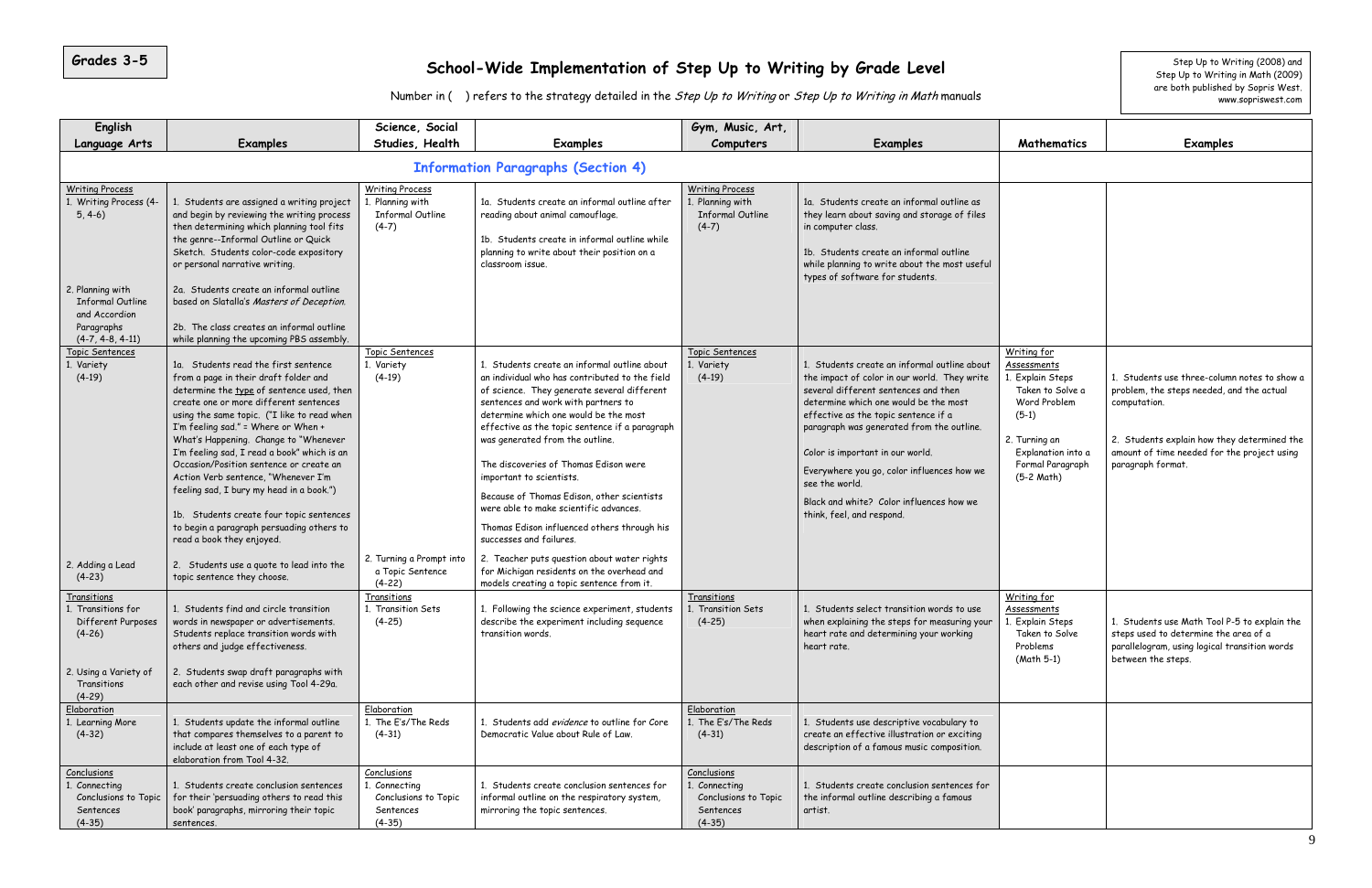| English                                                                                                                                                                    |                                                                                                                                                                                                                                                                                                                                                                                                                                                                                                                               | Science, Social                                                                                                                                                             |                                                                                                                                                                                                                                          | Gym, Music, Art,                                                                                                     |                                                                                                                                                                                   |                                                   |                                                                                                                                                                                                         |
|----------------------------------------------------------------------------------------------------------------------------------------------------------------------------|-------------------------------------------------------------------------------------------------------------------------------------------------------------------------------------------------------------------------------------------------------------------------------------------------------------------------------------------------------------------------------------------------------------------------------------------------------------------------------------------------------------------------------|-----------------------------------------------------------------------------------------------------------------------------------------------------------------------------|------------------------------------------------------------------------------------------------------------------------------------------------------------------------------------------------------------------------------------------|----------------------------------------------------------------------------------------------------------------------|-----------------------------------------------------------------------------------------------------------------------------------------------------------------------------------|---------------------------------------------------|---------------------------------------------------------------------------------------------------------------------------------------------------------------------------------------------------------|
| Language Arts                                                                                                                                                              | <b>Examples</b>                                                                                                                                                                                                                                                                                                                                                                                                                                                                                                               | Studies, Health                                                                                                                                                             | <b>Examples</b>                                                                                                                                                                                                                          | Computers                                                                                                            | <b>Examples</b>                                                                                                                                                                   | Mathematics                                       | <b>Examples</b>                                                                                                                                                                                         |
|                                                                                                                                                                            |                                                                                                                                                                                                                                                                                                                                                                                                                                                                                                                               |                                                                                                                                                                             | <b>Essays and Reports (Section 5)</b>                                                                                                                                                                                                    |                                                                                                                      |                                                                                                                                                                                   |                                                   |                                                                                                                                                                                                         |
| <b>Writing Essays and</b><br>Reports<br>1. About Essays and<br>Reports<br>$(5-1, 5-2, 5-5)$<br>. Using Transitions<br>$(5-10, 5-11)$<br>2. Writing Conclusions<br>$(5-17)$ | 1. Students complete informal outline and<br>block out paragraphs for an essay about a<br>time they felt frustrated.<br>1-2. Students add transition words and a<br>conclusion to their writing about<br>responsibility.<br>2. Students draft two 'frustration'<br>conclusions and discuss with a partner<br>which is better.                                                                                                                                                                                                 | <b>Writing Essays and</b><br>Reports<br>1. About Essays and<br>Reports<br>$(5-1, 5-2, 5-5)$<br>1. Using Transitions<br>$(5-10, 5-11)$<br>2. Writing Conclusions<br>$(5-17)$ | 1. Students complete informal outline, block-<br>out paragraphs, and draft a report on a<br>North American animal.<br>1-2. Students add transition words and a<br>conclusion to their report about an animal<br>native to North America. |                                                                                                                      |                                                                                                                                                                                   |                                                   |                                                                                                                                                                                                         |
|                                                                                                                                                                            |                                                                                                                                                                                                                                                                                                                                                                                                                                                                                                                               |                                                                                                                                                                             |                                                                                                                                                                                                                                          | <b>Personal Narrative (Section 7)</b>                                                                                |                                                                                                                                                                                   |                                                   |                                                                                                                                                                                                         |
| Composing Personal<br>Narratives<br>1. Report, Story, or<br>Personal Narrative<br>$(7-1, 7-2, 7-3,$<br>$7-4,$ )                                                            | 1. In May, students plan and compose<br>personal narratives about the most<br>important academic and life lessons they<br>learned that school year.                                                                                                                                                                                                                                                                                                                                                                           | <b>Composing Personal</b><br>Narratives<br>1. Report, Story, or<br>Personal Narrative<br>$(7-1, 7-2, 7-3,$<br>$7-4)$                                                        | 1. Students create a written plan, but do not<br>actually compose, a personal narrative about a<br>time when they were sick and needed medical<br>care from a doctor, hospital, or parent.                                               | <b>Composing Personal</b><br>Narratives<br>1. Report, Story, or<br>Personal Narrative<br>$(7-1, 7-2, 7-3,$<br>$7-4)$ | 1. Students create a written plan, but do not<br>actually compose, a personal narrative about<br>the recent assembly featuring a juggler who<br>involved the students in his act. |                                                   |                                                                                                                                                                                                         |
|                                                                                                                                                                            |                                                                                                                                                                                                                                                                                                                                                                                                                                                                                                                               |                                                                                                                                                                             | Assessment and High Standards (Section 10)                                                                                                                                                                                               |                                                                                                                      |                                                                                                                                                                                   |                                                   |                                                                                                                                                                                                         |
| High Standards and<br><b>Clear Expectations</b><br>1. Peer Review<br>$(10-6)$<br>Analyzing a<br>3.<br>Paragraph<br>$(10-9)$                                                | 1. Partners review each other's papers for<br>just one teacher-chosen issue (descriptive<br>words, spelling, tense) at a time.<br>3. Students review a previously-written<br>paragraph and record (Tool 10-9) the first<br>word of each sentence, number of words<br>in each sentence, and verbs used.<br>Students look for patterns and make<br>revisions. Teacher collects completed<br>Tool 10-9 to compare progress in<br>impromptu writing. (First-draft writing<br>shows what skills are developed to<br>automaticity.) |                                                                                                                                                                             |                                                                                                                                                                                                                                          |                                                                                                                      |                                                                                                                                                                                   | Writing for<br>Assessments<br>1. Explaining Steps | 1. Students write steps to de<br>a rectangle, circle, or triangle.<br>papers and try to solve the tai<br>using ONLY the steps given, tl<br>returned to step-writers to re<br>explanations if necessary. |
| Using Quick Checks<br>and Practical,<br>Effective Assessment<br>. Quick Checks<br>$(10-10, 10-11)$<br>2. Scoring Guides<br>$(10-9, 10-15, 10-16)$                          | 1. Students use Quick Checks as they<br>write.<br>2. Students self-score and compare to<br>teacher's scoring of the same piece.                                                                                                                                                                                                                                                                                                                                                                                               | Using Quick Checks and<br>Practical, Effective<br>Assessment<br>1. Quick Checks Short<br>Answers<br>$(10-11)$<br>2. Scoring Guides<br>$(10-9, 10-15, 10-16)$                | 1. Students use Quick Checks for Short<br>Answers as they complete short answer<br>assignment or test on the settling of the<br>West.<br>2. Student and teacher each score same<br>assignment using guide.                               |                                                                                                                      |                                                                                                                                                                                   |                                                   |                                                                                                                                                                                                         |

|                                   | Step Up to Writing (2008) and<br>Step Up to Writing in Math (2009)<br>are both published by Sopris West.<br>www.sopriswest.com                                                                                                                                   |
|-----------------------------------|------------------------------------------------------------------------------------------------------------------------------------------------------------------------------------------------------------------------------------------------------------------|
| Mathematics                       | <b>Examples</b>                                                                                                                                                                                                                                                  |
|                                   |                                                                                                                                                                                                                                                                  |
|                                   |                                                                                                                                                                                                                                                                  |
|                                   |                                                                                                                                                                                                                                                                  |
|                                   |                                                                                                                                                                                                                                                                  |
|                                   |                                                                                                                                                                                                                                                                  |
|                                   |                                                                                                                                                                                                                                                                  |
|                                   |                                                                                                                                                                                                                                                                  |
|                                   |                                                                                                                                                                                                                                                                  |
|                                   |                                                                                                                                                                                                                                                                  |
|                                   |                                                                                                                                                                                                                                                                  |
|                                   |                                                                                                                                                                                                                                                                  |
|                                   |                                                                                                                                                                                                                                                                  |
| Writing for<br><b>Assessments</b> |                                                                                                                                                                                                                                                                  |
| 1. Explaining Steps               | 1. Students write steps to determine area of<br>a rectangle, circle, or triangle. Students swap<br>papers and try to solve the target problem<br>using ONLY the steps given, then papers are<br>returned to step-writers to revise<br>explanations if necessary. |
|                                   |                                                                                                                                                                                                                                                                  |
|                                   |                                                                                                                                                                                                                                                                  |
|                                   |                                                                                                                                                                                                                                                                  |
|                                   |                                                                                                                                                                                                                                                                  |
|                                   |                                                                                                                                                                                                                                                                  |

#### **School-Wide Implementation of Step Up to Writing by Grade Level** step Up to the step Up to Writing (2008) and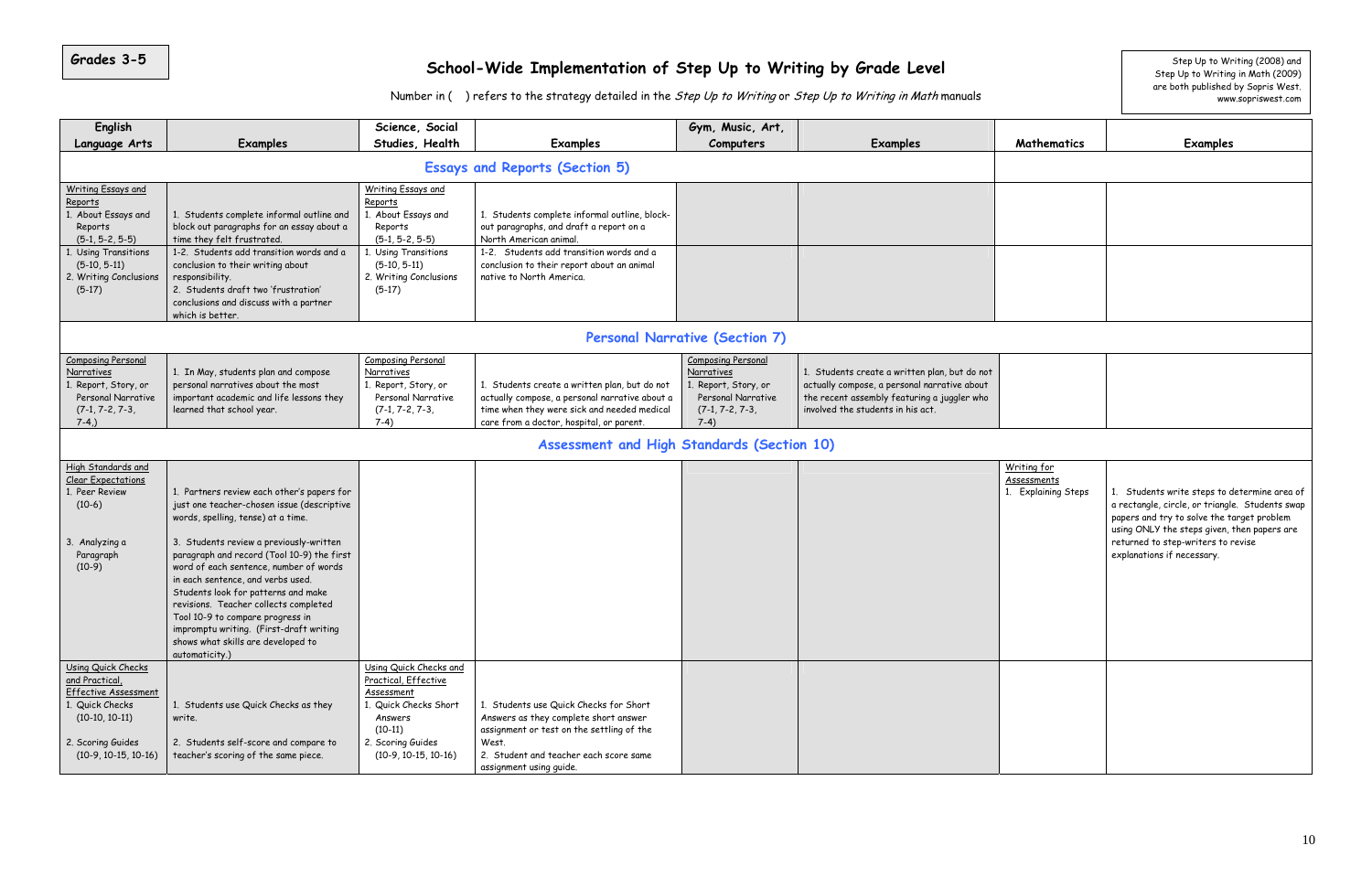| English                                                                                                                                                                                      |                                                                                                                                                                                                                                                                                                                                                                                                                                                 | Science, Social                                                                                                                          |                                                                                                                                                                                                                                                                                                                                                                                                                                                      | Gym, Music, Art,                                                                                    |                                                                                                                                                                                                           |
|----------------------------------------------------------------------------------------------------------------------------------------------------------------------------------------------|-------------------------------------------------------------------------------------------------------------------------------------------------------------------------------------------------------------------------------------------------------------------------------------------------------------------------------------------------------------------------------------------------------------------------------------------------|------------------------------------------------------------------------------------------------------------------------------------------|------------------------------------------------------------------------------------------------------------------------------------------------------------------------------------------------------------------------------------------------------------------------------------------------------------------------------------------------------------------------------------------------------------------------------------------------------|-----------------------------------------------------------------------------------------------------|-----------------------------------------------------------------------------------------------------------------------------------------------------------------------------------------------------------|
| Language Arts                                                                                                                                                                                | <b>Examples</b>                                                                                                                                                                                                                                                                                                                                                                                                                                 | Studies, Health                                                                                                                          | <b>Examples</b>                                                                                                                                                                                                                                                                                                                                                                                                                                      | Computers                                                                                           | <b>Examples</b>                                                                                                                                                                                           |
|                                                                                                                                                                                              |                                                                                                                                                                                                                                                                                                                                                                                                                                                 |                                                                                                                                          | Writing to Improve Reading and Listening Comprehension (Section 1)                                                                                                                                                                                                                                                                                                                                                                                   |                                                                                                     |                                                                                                                                                                                                           |
| Responding to Text<br>1. Reading Notation<br>Responses<br>$(1-3)$<br>2. Sticky Note<br>Responses<br>$(1-4)$<br>3. Framed Responses<br>$(1-8)$<br>4. Two-Column Guided<br>Response<br>$(1-9)$ | 1. and 2. As students read O'Brien's Z for<br>Zachariah or Exploring the Titanic by<br>Ballard, they J.O.T. or write notes.<br>3. and 4. Students complete a framed<br>response or two-column response based on<br>the Secrets of the Sphinx by Cross.<br>(Tool 1-8)                                                                                                                                                                            | Responding to Text<br>1. Quotation Responses<br>$(1-7)$<br>2. Framed Responses<br>$(1-8)$<br>3. Two-Column Guided<br>Response<br>$(1-9)$ | 1. As students read about cultural diffusion<br>with the Eastern Hemisphere, they copy<br>sentences or phrases and write responses.<br>2. and 3. Students complete a framed<br>response or two-column response while<br>reading about the effect humans have on<br>the natural world. (Tool 1-8)                                                                                                                                                     | Responding to Text<br>1. Framed Responses<br>$(1-8)$<br>2. Two-Column Guided<br>Response<br>$(1-9)$ | 1. and 2. Students in computer class<br>complete a framed response or two-column<br>response while learning what science and<br>technology can and cannot reasonably<br>contribute to society. (Tool 1-8) |
| <b>Making Connections</b><br>1. Text to<br>$(1-12)$                                                                                                                                          | 1. Students J.O.T. connections to<br>themselves, other texts, others, and the<br>world as they read an independently-chosen<br>fiction or non-fiction text.                                                                                                                                                                                                                                                                                     | <b>Making Connections</b><br>1 Text to<br>$(1-12)$<br>Marking the Text<br>1. Circle Once, Underline<br>Twice<br>$(1-15)$                 | 1. Students write connections to self and<br>the world as they read about how individuals<br>can participate in the political process at<br>local, state, and national levels.<br>1. Students read an article, circling the<br>major muscle groups of the body and<br>double-underlining the functions they serve.                                                                                                                                   | <b>Making Connections</b><br>1. Text to<br>$(1-12)$                                                 | 1. Students learn about the life of<br>Salvador Dali and J.O.T. connections to<br>their own life and that of others.                                                                                      |
| <b>Taking Notes</b><br>1. Two-Column Notes<br>$(1-17, 1-18, 1-19)$                                                                                                                           | 1. Students read Cooney's novel The Face on<br>the Milk Carton and take notes about the<br>events leading to Janie's discovery of her<br>real identity or read non-fiction Diary of a<br>Young Girl by Frank and take notes about<br>the Holocaust events and Anne's response.                                                                                                                                                                  | <b>Taking Notes</b><br>1. Two-Column Notes<br>$(1-17, 1-18)$                                                                             | 1a. Students take notes on ways to maintain<br>health with examples on the left side and<br>reasons on the right.<br>1b. Students visit a website and J.O.T.<br>notes about Darwin and on the left and anti-<br>evolution critics on the right.                                                                                                                                                                                                      | <b>Taking Notes</b><br>1. Two-Column Notes<br>$(1-17, 1-18)$                                        | 1. Students use two-column notes to list<br>musical genre on the left and facts about it<br>on the right.                                                                                                 |
| Summarizing<br>1. Four-Step Summary<br>Paragraphs<br>$(1-30)$<br>2. Plot Line Summaries<br>$(1-31)$                                                                                          | 1. and 2. Students create either a Four-<br>Step Summary Paragraph or a Plot Line<br>Summary after reading Colfer's Artemis<br>Fowl.                                                                                                                                                                                                                                                                                                            | Summarizing<br>1. Four-Step Summary<br>Paragraphs<br>$(1-30)$                                                                            | 1. Students create a Four-Step Summary<br>Paragraph after reading a magazine article<br>about the impact of peers on student<br>lifestyle choices.                                                                                                                                                                                                                                                                                                   | Summarizing<br>1. Four-Step Summary<br>Paragraphs<br>$(1-30)$                                       | 1. Students complete summary sentence<br>and fact outline, but do not draft actual<br>paragraph, after reading about the<br>composer Rochmoninoff.                                                        |
| <b>Bookmarks</b><br>1. Two- and Three-<br>Column Bookmarks<br>$(1-39, 1-41)$                                                                                                                 | 1a. Students move bookmark ahead<br>approximately 10 pages in their silent<br>reading book. Each time they reach the<br>bookmark, they add two-column notes to it;<br>then move it forward another 10 pages. The<br>bookmark notes are reviewed before taking<br>the AR test.<br>1b. Students use teacher-created<br>bookmark with page and J.O.T. prompts, such<br>as "p. 85, real reason for John's refusal?" or<br>"p. 127, lesson learned?" | Bookmarks<br>1. Two- and Three-<br>Column Bookmarks<br>$(1-39, 1-40, 1-41)$                                                              | 1a. Teacher asks everyone to place sticky<br>notes in specific places (bottom of p. 25,<br>middle of p. 27, under the caption on p. 28,<br>etc.) in the textbook. When they reach<br>that point, they J.O.T. all the facts they<br>can remember from that section.<br>1b. Teacher creates bookmark for section<br>of text on movement of peoples and<br>students read and J.O.T. about the impact<br>of immigration on the immigrants<br>themselves. |                                                                                                     |                                                                                                                                                                                                           |

**Computers Examples Mathematics Examples**  Responding to Text 1. Two-Column Guided Responses (1-9, Math 2-3) 1. Students distinguish between inductive and deductive reasoning, write to explain, and provide examples of each. Taking Notes 1. Two-Column Notes (1-17, 1-18) 2. Explain Steps Taken to Solve a Problem (Math 5-1) 1. Students describe step to solve math problem on left and actual work on the right. 2. Students explain the steps used to find the equation of a circle given its center and radius. Summarizing<br>1. (Math Section 3) 1. Students summarize information about ratios using IVF Summary Topic Sentences or Paragraph. Step Up to Writing in Math (2009) are both published by Sopris West. www.sopriswest.com

### 8 | School-Wide Implementation of Step Up to Writing by Grade Level step Up to Meriting (2008) and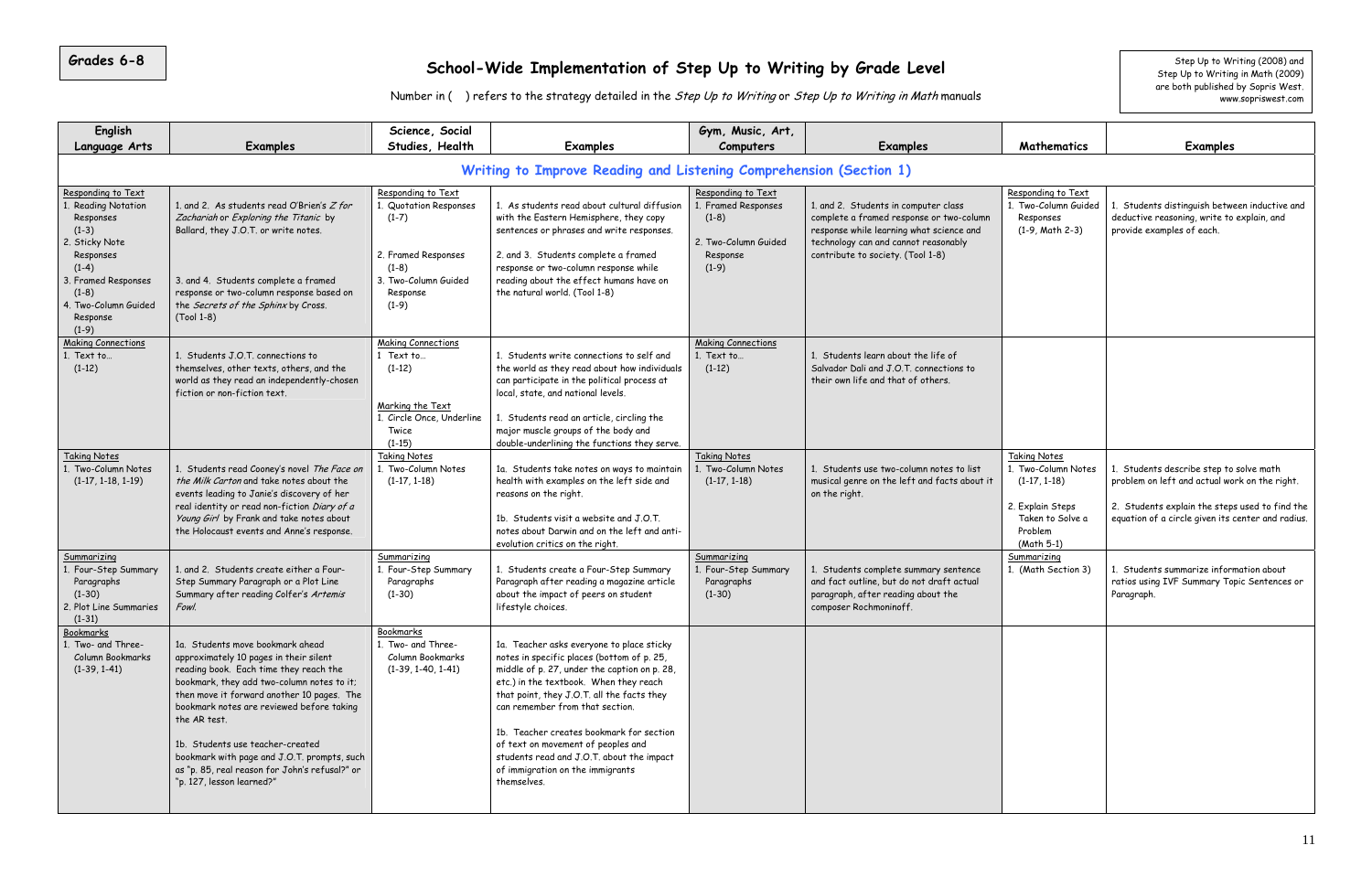| Grades 6-8                                                                                                                                                                                      |                                                                                                                                                                                                                                                                                                                                                                                                                                                                                                                                                                                                                                                                                                                                                                                            |                                                                                                                                                                                                  | School-Wide Implementation of Step Up to Writing by Grade Level                                                                                                                                                                                                                                                                                                                                                                                                                                                                                                                                                                                                                                                                                               |                                                                                                                                                                                                  |                                                                                                                                                                                                                                                                                                                                                                                                                                                                                                                                                        |             | Step Up to Writing (2008) and<br>Step Up to Writing in Math (2009) |  |  |  |  |
|-------------------------------------------------------------------------------------------------------------------------------------------------------------------------------------------------|--------------------------------------------------------------------------------------------------------------------------------------------------------------------------------------------------------------------------------------------------------------------------------------------------------------------------------------------------------------------------------------------------------------------------------------------------------------------------------------------------------------------------------------------------------------------------------------------------------------------------------------------------------------------------------------------------------------------------------------------------------------------------------------------|--------------------------------------------------------------------------------------------------------------------------------------------------------------------------------------------------|---------------------------------------------------------------------------------------------------------------------------------------------------------------------------------------------------------------------------------------------------------------------------------------------------------------------------------------------------------------------------------------------------------------------------------------------------------------------------------------------------------------------------------------------------------------------------------------------------------------------------------------------------------------------------------------------------------------------------------------------------------------|--------------------------------------------------------------------------------------------------------------------------------------------------------------------------------------------------|--------------------------------------------------------------------------------------------------------------------------------------------------------------------------------------------------------------------------------------------------------------------------------------------------------------------------------------------------------------------------------------------------------------------------------------------------------------------------------------------------------------------------------------------------------|-------------|--------------------------------------------------------------------|--|--|--|--|
|                                                                                                                                                                                                 |                                                                                                                                                                                                                                                                                                                                                                                                                                                                                                                                                                                                                                                                                                                                                                                            |                                                                                                                                                                                                  | Number in () refers to the strategy detailed in the Step Up to Writing or Step Up to Writing in Math manuals                                                                                                                                                                                                                                                                                                                                                                                                                                                                                                                                                                                                                                                  |                                                                                                                                                                                                  |                                                                                                                                                                                                                                                                                                                                                                                                                                                                                                                                                        |             | are both published by Sopris West.<br>www.sopriswest.com           |  |  |  |  |
| <b>English Language</b><br>Arts                                                                                                                                                                 | <b>Examples</b>                                                                                                                                                                                                                                                                                                                                                                                                                                                                                                                                                                                                                                                                                                                                                                            | Science, Social<br>Studies, Health                                                                                                                                                               | <b>Examples</b>                                                                                                                                                                                                                                                                                                                                                                                                                                                                                                                                                                                                                                                                                                                                               | Gym, Music, Art,<br>Computers                                                                                                                                                                    | Examples                                                                                                                                                                                                                                                                                                                                                                                                                                                                                                                                               | Mathematics | <b>Examples</b>                                                    |  |  |  |  |
| <b>Information Paragraphs (Section 4)</b>                                                                                                                                                       |                                                                                                                                                                                                                                                                                                                                                                                                                                                                                                                                                                                                                                                                                                                                                                                            |                                                                                                                                                                                                  |                                                                                                                                                                                                                                                                                                                                                                                                                                                                                                                                                                                                                                                                                                                                                               |                                                                                                                                                                                                  |                                                                                                                                                                                                                                                                                                                                                                                                                                                                                                                                                        |             |                                                                    |  |  |  |  |
| <b>Writing Process and</b><br>Organization<br>1. Writing Process<br>$(4-5)$<br>2. Color Coding and<br><b>Informal Outlines</b><br>$(4-6, 4-7, 4-8)$<br>Topic Sentences<br>. Variety<br>$(4-18)$ | 1. and 2. Students learn about Abe Lincoln<br>and use the writing process to complete a<br>paragraph about his life, including planning<br>with an informal outline and color coding the<br>final draft to show correlation to the plan.<br>2. Students create informal outline for the<br>characters in Kipling's The Jungle Book.<br>1a. Students read the first sentence from a<br>page in their draft folder and determine the<br>type of sentence used, then create one or<br>more different sentences using the same                                                                                                                                                                                                                                                                 | <b>Writing Process and</b><br>Organization<br>1. Writing Process<br>$(4-5)$<br>2. Color Coding and<br><b>Informal Outlines</b><br>$(4-6, 4-7, 4-8)$<br>Topic Sentences<br>1. Variety<br>$(4-18)$ | 1. and 2. Students create an informal<br>outline for a paragraph about the compass,<br>how it works, and how compasses are used<br>for navigation. Peers review for content<br>accuracy, then students draft paragraphs.<br>1. Students create an informal outline<br>about an individual who has contributed to<br>the field of science. They generate several<br>different sentences and work with partners                                                                                                                                                                                                                                                                                                                                                 | <b>Writing Process and</b><br>Organization<br>1. Writing Process<br>$(4-5)$<br>2. Color Coding and<br><b>Informal Outlines</b><br>$(4-6, 4-7, 4-8)$<br>Topic Sentences<br>1. Variety<br>$(4-18)$ | 1. and 2. Students learn about word<br>processors and use the writing process to<br>complete a paragraph about how they work<br>and how they are used, including planning<br>with an informal outline and color coding<br>the final draft to show correlation to the<br>plan.<br>1. Students create an informal outline<br>about the impact of color in our world.<br>They write several different sentences and<br>then determine which one would be the                                                                                              |             |                                                                    |  |  |  |  |
| 2. Adding a Lead<br>$(4-22)$<br>Avoiding the Things<br>Trap<br>$(4-19)$                                                                                                                         | topic. ("I like to read when I'm feeling sad."<br>= Where or When + What's Happening.<br>Change to "Whenever I'm feeling sad, I read<br>a book" which is an Occasion/Position<br>sentence or create an Action Verb sentence,<br>"Whenever I'm feeling sad, I bury my head in<br>a book.")<br>1b. Students create four topic sentences to<br>begin a paragraph persuading others to read<br>a book they enjoyed.<br>2. Students use a quote to lead into the<br>topic sentence they choose.<br>3. Students revise things sentences which<br>the teacher has written on the board.<br>"There are many things about the book that<br>made it interesting" becomes "The events<br>and characters made the book exciting" or<br>"Superb writing and intrigue made this an<br>interesting book." | 2. Turning a Prompt into a<br>Topic Sentence<br>$(4-22)$<br>3. Avoiding the Things<br>Trap<br>$(4-19)$                                                                                           | to determine which one would be the most<br>effective as the topic sentence.<br>The discoveries of Thomas Edison were<br>important to scientists.<br>Because of Thomas Edison, other scientists<br>were able to make scientific advances.<br>Thomas Edison influenced others through<br>his successes and failures.<br>2. Teacher puts question about water<br>rights for Michigan residents on the<br>overhead and models creating a topic<br>sentence from it.<br>3. Teacher puts several things sentences<br>on the overhead. Students revise to more<br>clearly convey understanding of content.<br>"There are many things about water<br>conservation residents should know"<br>becomes "Savvy residents will want to know<br>three water conservation." | 2. Avoiding the Things<br>Trap<br>$(4-19)$                                                                                                                                                       | most effective as the topic sentence if a<br>paragraph were generated from the outline.<br>Color is important in our world.<br>Everywhere you go, color influences how we<br>see the world.<br>Black and white? Color influences how we<br>think, feel, and respond.<br>2. Teacher puts several things sentences<br>on the overhead. Students revise to more<br>clearly convey understanding of content.<br>"Some things need to happen to protect<br>copyrights for musicians" becomes<br>"Protecting musician copyrights requires<br>several steps." |             |                                                                    |  |  |  |  |
| Transitions,<br>Elaboration, and<br>Conclusions<br>1. Transitions<br>$(4-25, 4-26, 4-27,$<br>$4 - 28$<br>2. Elaboration<br>$(4-32)$<br>3. Conclusions (4-36)                                    | 1., 2., and 3. Students use previously<br>generated informal outline and add a variety<br>of transitions, increase the types of<br>elaboration, and add a conclusion.                                                                                                                                                                                                                                                                                                                                                                                                                                                                                                                                                                                                                      | Transitions, Elaboration,<br>and Conclusions<br>1. Transitions<br>$(4-25, 4-26)$<br>2. Elaboration<br>$(4-32)$<br>3. Conclusions<br>$(4-36)$                                                     | 1., 2., and 3. Students create an informal<br>outline for the major geological events<br>resulting from plate motions and construct<br>a topic sentence. Next, they J.O.T. a<br>variety of transitions and increase the<br>types of elaboration included in the<br>informal outline. Finally, they add a<br>conclusion sentence.                                                                                                                                                                                                                                                                                                                                                                                                                              | Transitions, Elaboration,<br>and Conclusions<br>1. Transitions<br>$(4-25, 4-26)$<br>2. Elaboration<br>$(4-32)$<br>3. Conclusions<br>$(4-36)$                                                     | 1., 2., and 3. Students create an informal<br>outline comparing the use of primary and<br>secondary colors across cultures and write<br>a topic sentence. Next, they J.O.T. a<br>variety of transitions and increase the<br>types of elaboration included in the<br>informal outline. Finally, they add a<br>conclusion sentence.                                                                                                                                                                                                                      |             |                                                                    |  |  |  |  |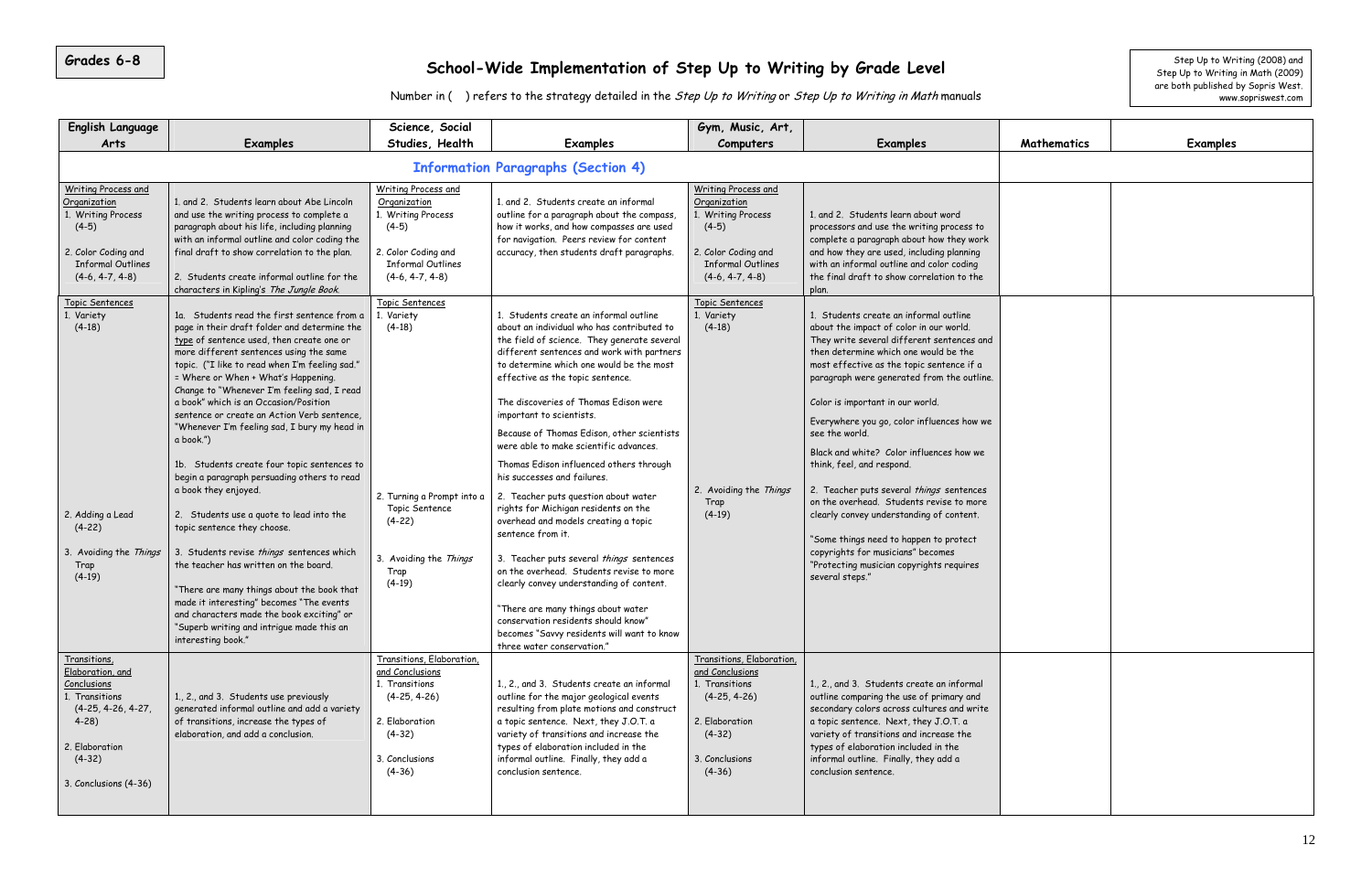| <b>English Language</b>                                                                                                                                                                                                                                                                            |                                                                                                                                                                                                                                                                                                                                                                                                                                                                                                                                                                                                                      | Science, Social                                                                                                                                                                           |                                                                                                                                                                                                                                                                                                                                                                                                                                                                                                           | Gym, Music, Art,                                                                                                                                                                                  |                                                                                                                                                                                                                                                                                                                                                                                                                                                                                                                                               |                                |                                                                                                                                                                                                      |
|----------------------------------------------------------------------------------------------------------------------------------------------------------------------------------------------------------------------------------------------------------------------------------------------------|----------------------------------------------------------------------------------------------------------------------------------------------------------------------------------------------------------------------------------------------------------------------------------------------------------------------------------------------------------------------------------------------------------------------------------------------------------------------------------------------------------------------------------------------------------------------------------------------------------------------|-------------------------------------------------------------------------------------------------------------------------------------------------------------------------------------------|-----------------------------------------------------------------------------------------------------------------------------------------------------------------------------------------------------------------------------------------------------------------------------------------------------------------------------------------------------------------------------------------------------------------------------------------------------------------------------------------------------------|---------------------------------------------------------------------------------------------------------------------------------------------------------------------------------------------------|-----------------------------------------------------------------------------------------------------------------------------------------------------------------------------------------------------------------------------------------------------------------------------------------------------------------------------------------------------------------------------------------------------------------------------------------------------------------------------------------------------------------------------------------------|--------------------------------|------------------------------------------------------------------------------------------------------------------------------------------------------------------------------------------------------|
| Arts                                                                                                                                                                                                                                                                                               | <b>Examples</b>                                                                                                                                                                                                                                                                                                                                                                                                                                                                                                                                                                                                      | Studies, Health                                                                                                                                                                           | <b>Examples</b>                                                                                                                                                                                                                                                                                                                                                                                                                                                                                           | Computers                                                                                                                                                                                         | <b>Examples</b>                                                                                                                                                                                                                                                                                                                                                                                                                                                                                                                               | Mathematics                    | <b>Examples</b>                                                                                                                                                                                      |
|                                                                                                                                                                                                                                                                                                    |                                                                                                                                                                                                                                                                                                                                                                                                                                                                                                                                                                                                                      |                                                                                                                                                                                           | <b>Vocabulary (Section 2)</b>                                                                                                                                                                                                                                                                                                                                                                                                                                                                             |                                                                                                                                                                                                   |                                                                                                                                                                                                                                                                                                                                                                                                                                                                                                                                               |                                | <b>Vocabulary (Section 1)</b>                                                                                                                                                                        |
| <b>Mastering Vocabulary</b><br><b>Breaking Down</b><br>Definitions<br>$(2-3)$<br>2. Vocabulary and<br>Concept Maps<br>$(2-6, 2-7)$<br>Personification of<br><b>Abstract Nouns</b><br>$(2-11)$                                                                                                      | 1. and 2. Teacher creates a list of<br>vocabulary words that are found in Colfer's<br>Artemis Fowl and the corresponding page<br>numbers. Class breaks down the<br>definitions, using three-column format and<br>notes that many words have multiple<br>meanings. Before reading, they look ahead<br>to the pages containing specific vocabulary<br>words to discuss which meanings apply in<br>those contexts. Three words are mapped<br>and one is chosen for a concept map.<br>3. Students use the abstract noun altruism<br>and practice personifying it in a sentence.                                          | <b>Mastering Vocabulary</b><br>. Breaking Down<br>Definitions<br>$(2-3)$<br>2. Vocabulary and<br>Concept Maps<br>$(2-6, 2-7)$<br>3. Specific Word Lists<br>$(2-14)$                       | 1. and 2. Students find highlighted<br>vocabulary words in the science text and<br>break down the definitions, using three-<br>column format. Three words are chosen to<br>make vocabulary maps and one word is<br>chosen for a concept map.<br>3. Whole class works together to logically<br>sort or categorize Civil War vocabulary<br>words and verbally justify differences of<br>opinion regarding grouping.                                                                                         | <b>Mastering Vocabulary</b><br>1. Breaking Down<br>Definitions<br>$(2-3)$<br>2. Vocabulary and<br>Concept Maps<br>$(2-6, 2-7)$                                                                    | 1 and 2. Students highlight vocabulary<br>words in an article about computer<br>hardware and break down the definitions,<br>using three-column format. Students<br>choose one word to complete a vocabulary<br>map and one word for a concept map.                                                                                                                                                                                                                                                                                            | Vocabulary<br>(Math Section 1) | 1a. Students break down definitions relative<br>to angles (complementary, supplementary)<br>using three column notes.<br>1b. Students create concept maps for two-<br>dimensional geometric figures. |
|                                                                                                                                                                                                                                                                                                    |                                                                                                                                                                                                                                                                                                                                                                                                                                                                                                                                                                                                                      |                                                                                                                                                                                           | <b>Sentence Mastery (Section 3)</b>                                                                                                                                                                                                                                                                                                                                                                                                                                                                       |                                                                                                                                                                                                   |                                                                                                                                                                                                                                                                                                                                                                                                                                                                                                                                               |                                |                                                                                                                                                                                                      |
| <b>Practicing and Mastering</b><br>Sentence Writing<br>1. Topic Sentences and<br>Thesis Statements,<br><b>Adding Quotations</b><br>$(3-10, 3-16)$<br>2. Sentence Variety<br>$(3-11)$                                                                                                               | 1. Teacher chooses a topic (this year's<br>drama production) and students generate<br>four topic sentences. Each is labeled by<br>type; students earn bonus points for<br>variety or using quotations.<br>2. Students use each other's topic<br>sentences to code the parts of speech.                                                                                                                                                                                                                                                                                                                               | <b>Practicing and Mastering</b><br>Sentence Writing<br>1. Topic Sentences and<br>Thesis Statements<br>$(3-10)$<br>2. Sentence Variety<br>$(3-11)$                                         | 1. Students write a topic sentence to fit an<br>informal outline detailing correct<br>classification of solutions as acidic or basic<br>based on their pH levels.<br>2. Students generate two alternative topic<br>sentences for the acids/bases informal<br>outline.                                                                                                                                                                                                                                     |                                                                                                                                                                                                   |                                                                                                                                                                                                                                                                                                                                                                                                                                                                                                                                               |                                |                                                                                                                                                                                                      |
|                                                                                                                                                                                                                                                                                                    |                                                                                                                                                                                                                                                                                                                                                                                                                                                                                                                                                                                                                      |                                                                                                                                                                                           | <b>Essays and Reports (Section 5)</b>                                                                                                                                                                                                                                                                                                                                                                                                                                                                     |                                                                                                                                                                                                   |                                                                                                                                                                                                                                                                                                                                                                                                                                                                                                                                               |                                |                                                                                                                                                                                                      |
| <b>Writing Essays and</b><br>Reports<br>1. About Essays and<br>Reports<br>$(5-1, 5-2, 5-5)$<br>2. Two-Sentence<br><b>Introductions</b><br>$(5-4)$<br>3. Leads<br>$(5-8)$<br>4. Transitions,<br>Elaboration, and<br>Conclusions<br>$(4-29, 5-5, 5-10,$<br>$5-15, 5-16, 5-17,$<br>$5-18, 5-19, 5-20$ | 1. Students use an informal outline to plan<br>and block out an essay about books that<br>may influence the choices teens make.<br>2. Students experiment with several two-<br>sentence introductions. Peers provide<br>feedback on the most effective choice.<br>3. Students use previously generated<br>informal outline with topic sentence and<br>develop two alternative leads.<br>4. Students include a variety of<br>appropriate transitions in their report<br>about influential books. The informal<br>outline is expanded to include additional<br>elaboration, and a persuasive conclusion is<br>written. | Writing Essays and<br>Reports<br>1. Step-by-Step<br>$(5-2, 5-3)$<br>2. Transitions,<br>Elaboration, and<br>Conclusions<br>$(4-29, 5-9, 5-10,$<br>$5-15, 5-16, 5-17,$<br>5-18, 5-19, 5-20) | 1. Students plan, draft, and publish a<br>report on the common patterns of<br>relationships between and among<br>populations (competition, parasitism,<br>symbiosis, and predator/prey) using the<br>step-by-step guides.<br>2. The report includes the use of<br>appropriate and varied transitions. A<br>wealth of examples, effective illustrations,<br>and experiences are used to clearly show<br>the relationship among populations. The<br>conclusion serves to remind the reader of<br>the topic. | <b>Writing Essays and</b><br>Reports<br>1. Step-by-Step<br>$(5-2, 5-3)$<br>2. Transitions,<br>Elaboration, and<br>Conclusions<br>$(4-29, 5-9, 5-10,$<br>$5-15, 5-16, 5-17,$<br>$5-18, 5-19, 5-20$ | 1. Students plan, draft, and publish a<br>report on the impact of life-long activity<br>levels on overall health and longevity using<br>the step-by-step quides.<br>2. The report includes the use of<br>appropriate and varied transitions. A<br>wealth of examples, effective illustrations<br>and experiences are used to clearly show an<br>understanding of how activity levels<br>influence our length and quality of life. The<br>conclusion serves to convince the reader of<br>the importance of maintaining an active<br>lifestyle. |                                |                                                                                                                                                                                                      |

**Grades 6-8**

# School-Wide Implementation of Step Up to Writing by Grade Level step Up to Writing (2008) and Step Up to Writing in Math (2009)

Number in ( ) refers to the strategy detailed in the Step Up to Writing or Step Up to Writing in Math manuals

are both published by Sopris West. www.sopriswest.com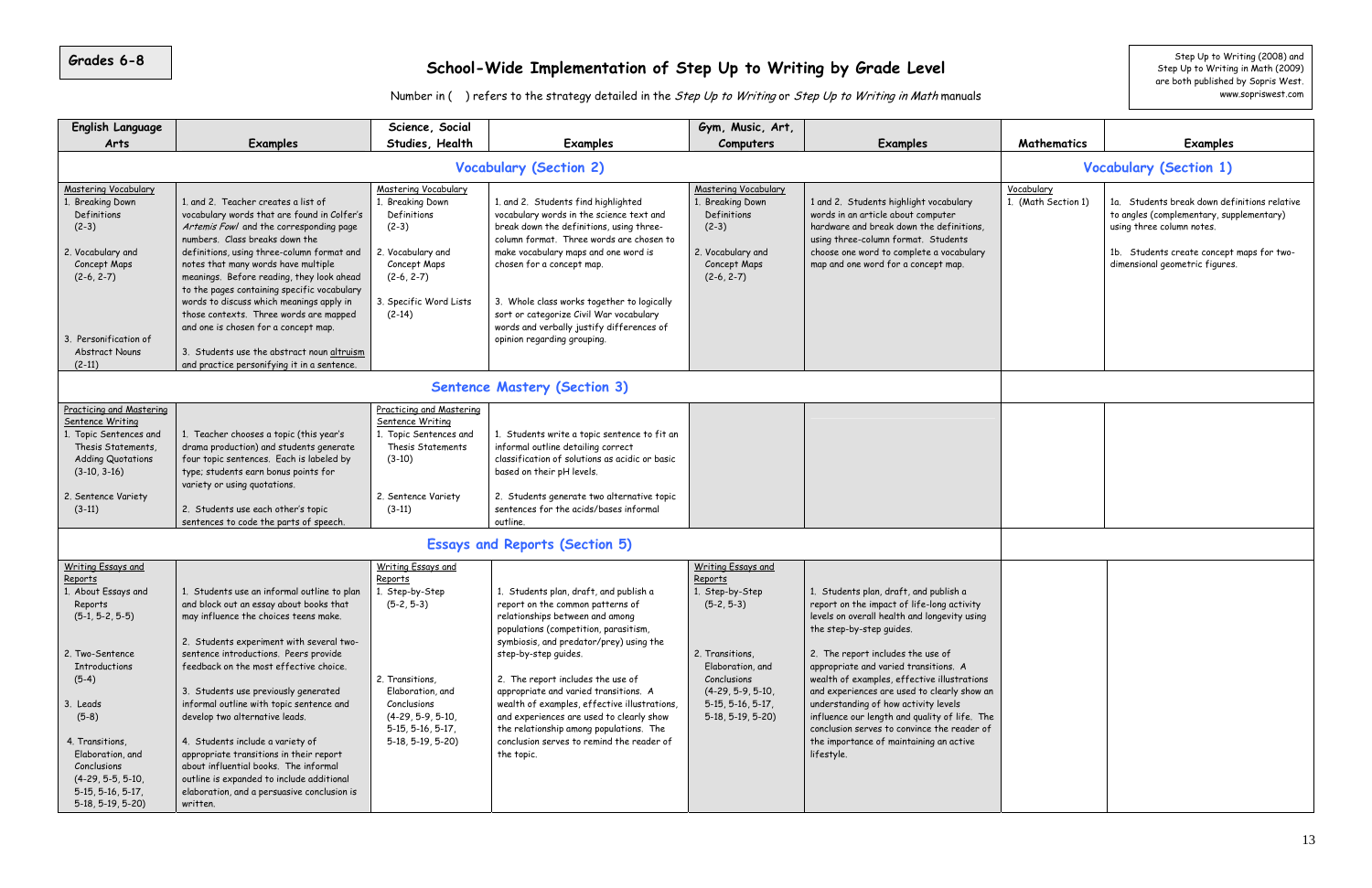| <b>English Language</b><br>Arts                                                                                                                    | <b>Examples</b>                                                                                                                                                                                                                                                                                                                                                                                                                                                                                                      | Science, Social<br>Studies, Health                                                                                                                           | <b>Examples</b>                                                                                                                                                                                                                                                            | Gym, Music, Art,<br>Computers                                                                                        | <b>Examples</b>                                                                                                                                                                                        |
|----------------------------------------------------------------------------------------------------------------------------------------------------|----------------------------------------------------------------------------------------------------------------------------------------------------------------------------------------------------------------------------------------------------------------------------------------------------------------------------------------------------------------------------------------------------------------------------------------------------------------------------------------------------------------------|--------------------------------------------------------------------------------------------------------------------------------------------------------------|----------------------------------------------------------------------------------------------------------------------------------------------------------------------------------------------------------------------------------------------------------------------------|----------------------------------------------------------------------------------------------------------------------|--------------------------------------------------------------------------------------------------------------------------------------------------------------------------------------------------------|
|                                                                                                                                                    |                                                                                                                                                                                                                                                                                                                                                                                                                                                                                                                      |                                                                                                                                                              | <b>Personal Narrative (Section 7)</b>                                                                                                                                                                                                                                      |                                                                                                                      |                                                                                                                                                                                                        |
| <b>Composing Personal</b><br>Narratives<br>1. Report, Story, or<br>Personal Narrative?<br>$(7-1, 7-2, 7-3, 7-4,$<br>$7-5)$                         | Composing Personal<br>Narratives<br>1. Students plan, but do not actually compose<br>1. Students plan, compose, and publish<br>1. Report, Story, or<br>personal narratives about someone who<br>Personal Narrative?<br>personal narratives about habits and<br>influenced their life in a positive way.<br>characteristics they inherited or learned<br>$(7-1, 7-2, 7-3, 7-4,$<br>$7-5)$<br>from family members.                                                                                                     |                                                                                                                                                              | Composing Personal<br>Narratives<br>1. Report, Story or<br>Personal Narrative<br>$(7-1, 7-2, 7-3, 7-4)$                                                                                                                                                                    | 1. Students create a written plan for a<br>personal narrative about the challenges of<br>learning a second language. |                                                                                                                                                                                                        |
|                                                                                                                                                    |                                                                                                                                                                                                                                                                                                                                                                                                                                                                                                                      |                                                                                                                                                              | Assessment and High Standards (Section 10)                                                                                                                                                                                                                                 |                                                                                                                      |                                                                                                                                                                                                        |
| High Standards and<br><b>Clear Expectations</b><br>1. Revising "To Be"<br>Verbs<br>$(10-4)$<br>2. Analyzing a Paragraph<br>$(10-9)$                | 1. Students highlight "to be" verbs used in<br>their writing and use Tool 10-4a as a<br>revision quide.<br>2. Students review a previously-written<br>paragraph and record (Tool 10-9) the first<br>word of each sentence, number of words in<br>each sentence, and verbs used. Students<br>look for patterns in their writing and make<br>revisions. Teachers collect completed Tool<br>10-9 to compare progress in impromptu<br>writing. (First-draft writing shows what<br>skills are developed to automaticity.) | High Standards and Clear<br>Expectations<br>1. Peer Review<br>$(10-6)$                                                                                       | 1. Partners review each other's informal<br>outlines comparing communism and democracy<br>for content accuracy.                                                                                                                                                            | High Standards and<br><b>Clear Expectations</b><br>1. Peer Review<br>$(10-6)$                                        | 1. Partners review each other's paragraphs<br>about one famous piece of artwork for just<br>one teacher-chosen issue such as<br>descriptive words, attention to detail, or<br>effective illustrations. |
| Using Quick Checks and<br>Practical, Effective<br>Assessment<br>1. Quick Checks<br>$(10-10, 10-11)$<br>2. Scoring Guides<br>$(10-9, 10-15, 10-16)$ | 1. Students use Quick Checks as they<br>write.<br>2. Students write and self-score a<br>paragraph about natural selection and<br>compare to ELA teacher's scoring guide.                                                                                                                                                                                                                                                                                                                                             | Using Quick Checks and<br>Practical, Effective<br>Assessment<br>1. Quick Checks<br>Short Answers<br>$(10-11)$<br>2. Scoring Guides<br>$(10-9, 10-15, 10-16)$ | 1. Students use Quick Checks for Short<br>Answers as they complete short answer<br>assignment or test on conflicts over Core<br>Democratic Values.<br>2. Students self-score paragraph about Core<br>Democratic Values and compares results to<br>teacher's scoring quide. | Using Quick Checks and<br>Practical, Effective<br>Assessment<br>1. Quick Checks<br>Short Answers<br>$(10-11)$        | 1. Students use Quick Checks for Short<br>Answers as they complete short answer<br>assignment explaining the acceptable use<br>policy for the school.                                                  |

| de Level<br>i <i>ng in Math</i> manuals                                                                                  |                                                                                               | Step Up to Writing (2008) and<br>Step Up to Writing in Math (2009)<br>are both published by Sopris West.<br>www.sopriswest.com                                                           |
|--------------------------------------------------------------------------------------------------------------------------|-----------------------------------------------------------------------------------------------|------------------------------------------------------------------------------------------------------------------------------------------------------------------------------------------|
| Examples                                                                                                                 | <b>Mathematics</b>                                                                            | <b>Examples</b>                                                                                                                                                                          |
|                                                                                                                          |                                                                                               |                                                                                                                                                                                          |
| ate a written plan for a<br>ve about the challenges of<br>d language.                                                    |                                                                                               |                                                                                                                                                                                          |
|                                                                                                                          |                                                                                               |                                                                                                                                                                                          |
| ew each other's paragraphs<br>s piece of artwork for just<br>sen issue such as<br>ls, attention to detail, or<br>ations. |                                                                                               |                                                                                                                                                                                          |
| Quick Checks for Short<br>complete short answer<br>aining the acceptable use<br>hool.                                    | Writing for<br><u>Assessments</u><br>1. Using Framed<br>Paragraphs<br>(Math 5-4,<br>Math 3-5) | 1a. Students complete a Framed Paragraph<br>describing how to multiply fractions.<br>1b. Students use a Framed Paragraph to<br>explain the significance of data displayed in a<br>graph. |

# School-Wide Implementation of Step Up to Writing by Grade Level step Up to Writing (2008) and Step Up to Writing (2008) and Step Up to Writing in Math (2009)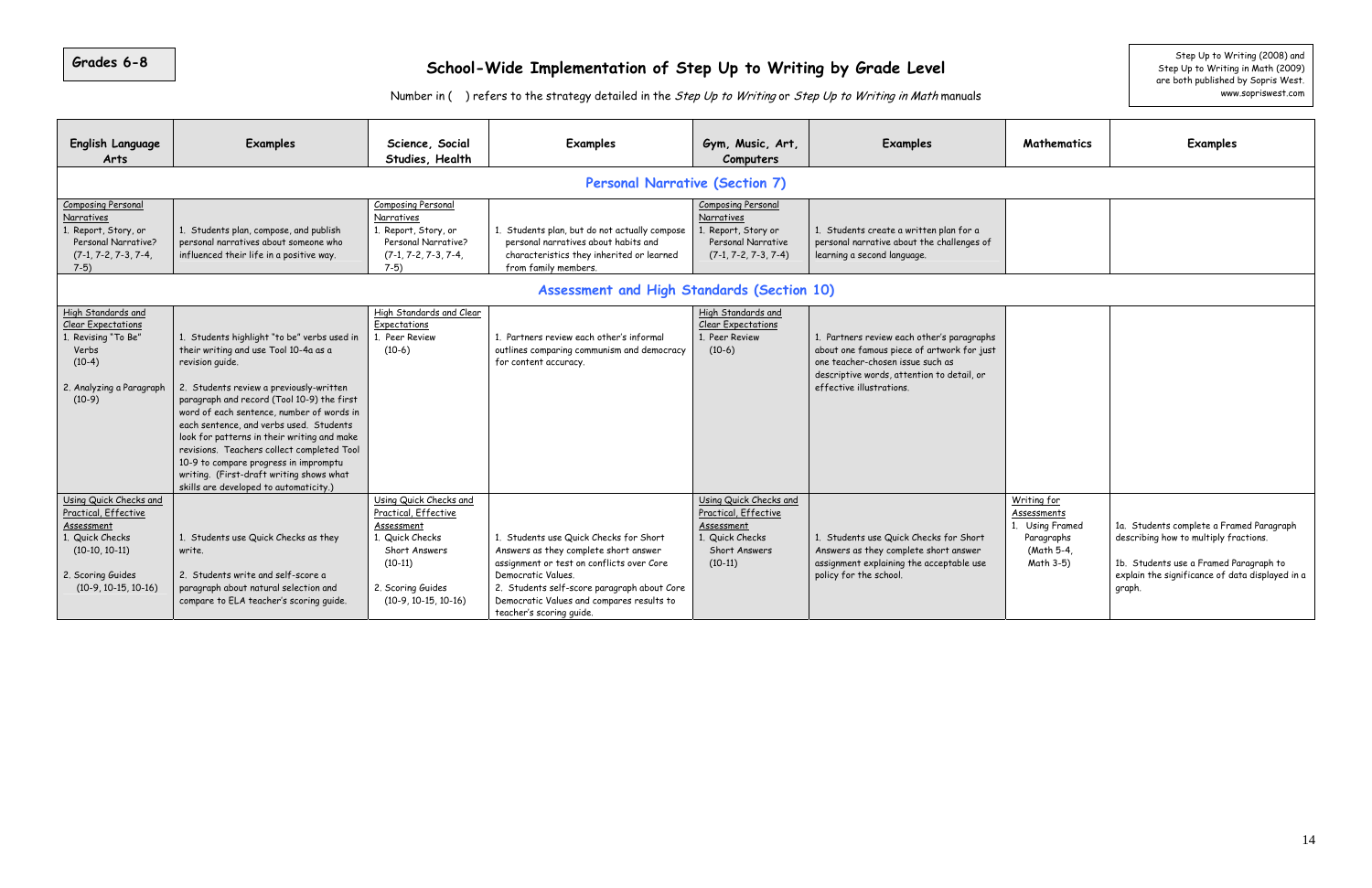### **School-Wide Implementation of Step Up to Writing by Grade Level**

| ide Level<br><i>ting in Math</i> manuals                                                                                 |                                                                                   | Step Up to Writing (2008) and<br>Step Up to Writing in Math (2009)<br>are both published by Sopris West.<br>www.sopriswest.com |
|--------------------------------------------------------------------------------------------------------------------------|-----------------------------------------------------------------------------------|--------------------------------------------------------------------------------------------------------------------------------|
| <b>Examples</b>                                                                                                          | Mathematics                                                                       | <b>Examples</b>                                                                                                                |
| on 1)                                                                                                                    |                                                                                   |                                                                                                                                |
| e Response Starters (1-2)<br>e work of Monet.                                                                            |                                                                                   |                                                                                                                                |
| rite Quotation Responses<br>ng a technology article in                                                                   |                                                                                   |                                                                                                                                |
| te a Framed Response to<br>namic and static stretching.                                                                  |                                                                                   |                                                                                                                                |
| d article about the issue of<br>ig in school with the use of<br>nake connections to their<br>y.                          |                                                                                   |                                                                                                                                |
| ect on their normal eating<br>ding about dietary<br>d mark the one change that<br>ively impact their health.             |                                                                                   |                                                                                                                                |
| istruct Three-Column<br>on software, first column--<br>:/applications, second<br>features, and third<br>imilar software. | Reading Text with<br>Math Content<br>1. Three-Column Notes<br>(Math 2-3)          | 1. Algebra 2 students read a passage and<br>use Three-Column Notes to list the facts, an<br>illustration, and the computation. |
| struct study guides using<br>er Tool 1-22d, showing art<br>vorks, and what makes                                         |                                                                                   |                                                                                                                                |
| te a summary sentence and<br>ow support and breath<br>om the diaphragm.                                                  | <b>Summarizing Text and</b><br><b>Writing About Graphs</b><br>1. (Math Section 3) | 1. Students write a topic sentence and fact<br>outline to explain a graph using the IVF<br>format.                             |
|                                                                                                                          |                                                                                   |                                                                                                                                |

| <b>English Language</b><br>Arts                                                                   | <b>Examples</b>                                                                                                                                                                                                                                                                                                                                                                  | Science, Social<br>Studies, Health,                                                                    | <b>Examples</b>                                                                                                                                                                                                                                                                                                                                                                                                               | Gym, Music, Art,<br>Computers, World<br>Languages                                             | <b>Examples</b>                                                                                                                                                                                     |                     |
|---------------------------------------------------------------------------------------------------|----------------------------------------------------------------------------------------------------------------------------------------------------------------------------------------------------------------------------------------------------------------------------------------------------------------------------------------------------------------------------------|--------------------------------------------------------------------------------------------------------|-------------------------------------------------------------------------------------------------------------------------------------------------------------------------------------------------------------------------------------------------------------------------------------------------------------------------------------------------------------------------------------------------------------------------------|-----------------------------------------------------------------------------------------------|-----------------------------------------------------------------------------------------------------------------------------------------------------------------------------------------------------|---------------------|
|                                                                                                   |                                                                                                                                                                                                                                                                                                                                                                                  |                                                                                                        | Writing to Improve Reading and Listening Comprehension (Section 1)                                                                                                                                                                                                                                                                                                                                                            |                                                                                               |                                                                                                                                                                                                     |                     |
| Responding to Text<br>Quick Responses<br>$(1-1, 1-2, 1-3, 1-4,$<br>$1-5, 1-6, 1-7$                | 1a. Students provide three reading<br>notation responses (1-3) after reading each<br>chapter of The Grapes of Wrath by<br>Steinbeck.<br>1b. Students generate One-Word<br>Responses (1-5) to a piece of poetry.                                                                                                                                                                  | Responding to Text<br>1. Quick Responses<br>$(1-1, 1-2, 1-3, 1-4,$<br>$1-5, 1-6, 1-7)$                 | 1a. Students write Agree/Disagree Response<br>(1-6) after reading about Imperialism.<br>1b. Students generate Quotation Responses<br>(1-7) while reading about the effects of global<br>warming.                                                                                                                                                                                                                              | Responding to Text<br>1. Quick Responses<br>$(1-1, 1-2, 1-3, 1-4,$<br>$1-5, 1-6, 1-7$         | 1a. Students use Response Starters (1-2)<br>while viewing the work of Monet.<br>1b. Students write Quotation Responses<br>(1-7) while reading a technology article in<br>computer class.            |                     |
| 2. Framed Response<br>$(1-8)$                                                                     | 2. Students complete a Framed Response<br>after reading Poe's Pit and the Pendulum.                                                                                                                                                                                                                                                                                              | 2. Framed Response<br>$(1-8)$                                                                          | 2. Students complete a Framed Response<br>after reading about political leadership styles.                                                                                                                                                                                                                                                                                                                                    | 2. Framed Response<br>$(1-8)$                                                                 | 2. Students write a Framed Response to<br>article about dynamic and static stretching.                                                                                                              |                     |
| <b>Making Connections</b><br>1. Text to  self.<br>community, world<br>$(1-11, 1-12)$              | 1. Students read Golding's Lord of the<br>Flies and make connections to current<br>governing successes and failures (connect<br>to community and world).                                                                                                                                                                                                                         | <b>Making Connections</b><br>1. Text to  self.<br>community, world<br>$(1-11, 1-12)$                   | 1a. Students read about Vietnam War and<br>make connections to current wars.<br>1b. Students J.O.T. connections among<br>various presidential speech themes.                                                                                                                                                                                                                                                                  | <b>Making Connections</b><br>1. Text to  self,<br>community, world<br>$(1-11, 1-12)$          | 1. Students read article about the issue of<br>students cheating in school with the use of<br>technology and make connections to their<br>school community.                                         |                     |
| Marking the Text<br>1. Highlighting and<br>Underlining<br>$(1-13, 1-16)$                          | 1. Students highlight the figurative<br>language in Poe's Pit and the Pendulum.                                                                                                                                                                                                                                                                                                  | Marking the Text<br>1. Highlighting and<br>Underlining<br>$(1-13, 1-15)$                               | 1. Students use Circle Once, Underline Twice<br>to mark influential people during the<br>Holocaust and what made them powerful.                                                                                                                                                                                                                                                                                               | Marking the Text<br>1. Highlighting and<br>Underlining<br>$(1-13, 1-14)$                      | 1. Students reflect on their normal eating<br>habits while reading about dietary<br>requirements and mark the one change that<br>would most positively impact their health.                         |                     |
| Taking Notes<br>1. Two-, Three- and<br>Four-Column Notes<br>$(1-17, 1-18, 1-19,$<br>$1-20$        | 1. Students use Two-Column Notes to<br>analyze the characters in Austin's Emma.<br>2. Students use Four-Column Notes as they<br>learn the grammar rules for using<br>quotations. The first column includes the                                                                                                                                                                   | <b>Taking Notes</b><br>1. Two-, Three- and<br>Four-Column Notes<br>$(1-9, 1-17, 1-18, 1-19,$<br>$1-20$ | 1a. Students write Two-Column Notes to<br>explain Bernoulli's principle applied to<br>different types of flow.<br>1b. Students read about Brown v. Board of<br>Education (1954) and note impact in 1954 in                                                                                                                                                                                                                    | <b>Taking Notes</b><br>1. Two-, Three- and<br>Four-Column Notes<br>$(1-17, 1-18, 1-19, 1-20)$ | 1. Students construct Three-Column<br>Notes for common software, first column--<br>appropriate uses/applications, second<br>column--special features, and third<br>column-- other similar software. | $\overline{R}$<br>M |
|                                                                                                   | big idea, the second column includes the<br>rule, the third column includes an example,<br>and the fourth column includes any<br>exceptions to the rule.                                                                                                                                                                                                                         | 2. Study Guides<br>$(1-22)$                                                                            | left column, impact today in right column.<br>2. Students create textbook study guides<br>comparing operant and classical conditioning.                                                                                                                                                                                                                                                                                       | 2. Study Guides<br>$(1-22)$                                                                   | 2. Students construct study guides using<br>Mapping a Chapter Tool 1-22d, showing art<br>period, artists, works, and what makes<br>them noteworthy.                                                 |                     |
| Summarizing<br>1. Four-Step Summary<br>Paragraphs<br>$(1-30)$                                     | 1. Students write a summary paragraph<br>after reading Baldwin's Nobody Knows My<br>Name.                                                                                                                                                                                                                                                                                        | Summarizing<br>1. Four-Step Summary<br>Paragraphs<br>$(1-30)$                                          | 1. Students write a summary sentence and<br>fact outline for impact of slavery on current<br>race relationships, teacher checks content,<br>then students write paragraphs.                                                                                                                                                                                                                                                   | Summarizing<br>1. Four-Step Summary<br>Paragraphs<br>$(1-30)$                                 | 1. Students write a summary sentence and<br>fact outline on how support and breath<br>control occur from the diaphragm.                                                                             | $\overline{S}$<br>W |
| Using and Creating<br>Bookmarks<br>1. Two- and Three-<br>Column Bookmarks<br>$(1-39, 1-41, 1-40)$ | 1a. Students move bookmark ahead to the<br>end of the first chapter. When they reach<br>the bookmark, they add two-column notes<br>to it; then move it forward to end of next<br>chapter.<br>1b. Students use sticky-notes or teacher-<br>created bookmark with page and J.O.T.<br>prompts, such as "p. 26, five words to<br>describe Jericho?" or "p. 39, why is she<br>angry?" | Using and Creating<br>Bookmarks<br>1. Two- and Three-<br>Column Bookmarks<br>$(1-39, 1-40, 1-41)$      | 1a. Teacher directs students to place sticky<br>notes in the biology book -- under the caption<br>on p. 156, end of p. 158, next to vocabulary<br>list on p. 161. When students reach those<br>points, they respond to the prompts on the<br>board.<br>1b. Students use teacher-created bookmark<br>with page and J.O.T. prompts, such as "p. 138,<br>biggest cause for the war?" or "p. 139, other<br>contributing factors?" |                                                                                               |                                                                                                                                                                                                     |                     |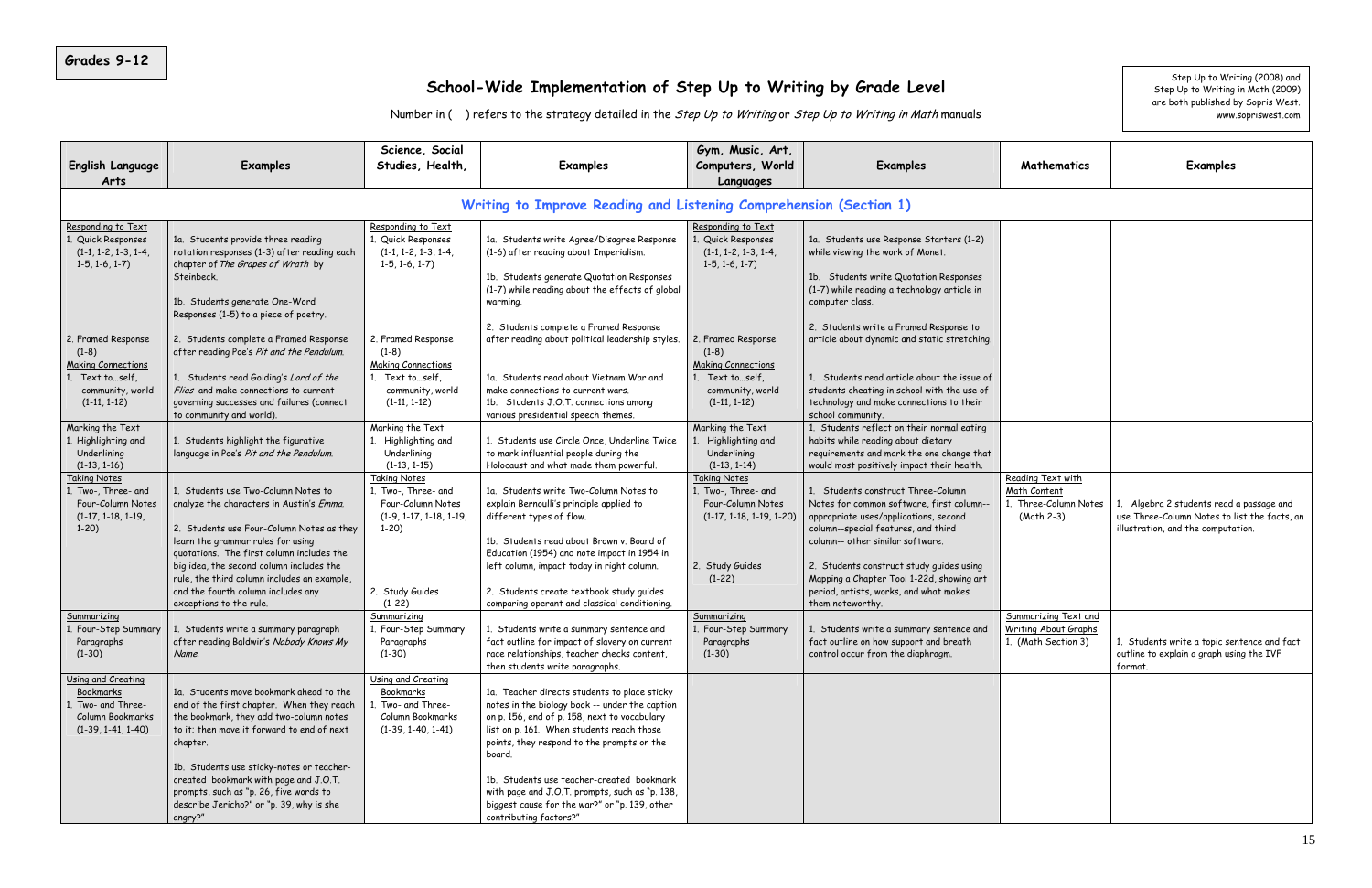| Grades 9-12                                                                                                                                                | School-Wide Implementation of Step Up to Writing by Grade Level<br>Number in () refers to the strategy detailed in the Step Up to Writing or Step Up to Writing in Math manuals                                                                                                                                                                                                                                                                                                                                                                                                                                                                                                                                                                                                                                                                                                                                                                                                             |                                                                                                                                                     |                                                                                                                                                                                                                                                                                                                                                                                                                                                                                                                                                                                                                                                                                                                                                                                                                                                                                                                                                                                |                                                                                                                                              |                                                                                                                                                                                                                                                                                                                                                                                                                                                                                                                                                                                                                                                                                                                           |                                                                                                                                       |                                                                                                                                                                                        |  |  |  |
|------------------------------------------------------------------------------------------------------------------------------------------------------------|---------------------------------------------------------------------------------------------------------------------------------------------------------------------------------------------------------------------------------------------------------------------------------------------------------------------------------------------------------------------------------------------------------------------------------------------------------------------------------------------------------------------------------------------------------------------------------------------------------------------------------------------------------------------------------------------------------------------------------------------------------------------------------------------------------------------------------------------------------------------------------------------------------------------------------------------------------------------------------------------|-----------------------------------------------------------------------------------------------------------------------------------------------------|--------------------------------------------------------------------------------------------------------------------------------------------------------------------------------------------------------------------------------------------------------------------------------------------------------------------------------------------------------------------------------------------------------------------------------------------------------------------------------------------------------------------------------------------------------------------------------------------------------------------------------------------------------------------------------------------------------------------------------------------------------------------------------------------------------------------------------------------------------------------------------------------------------------------------------------------------------------------------------|----------------------------------------------------------------------------------------------------------------------------------------------|---------------------------------------------------------------------------------------------------------------------------------------------------------------------------------------------------------------------------------------------------------------------------------------------------------------------------------------------------------------------------------------------------------------------------------------------------------------------------------------------------------------------------------------------------------------------------------------------------------------------------------------------------------------------------------------------------------------------------|---------------------------------------------------------------------------------------------------------------------------------------|----------------------------------------------------------------------------------------------------------------------------------------------------------------------------------------|--|--|--|
| <b>English Language</b>                                                                                                                                    | Examples                                                                                                                                                                                                                                                                                                                                                                                                                                                                                                                                                                                                                                                                                                                                                                                                                                                                                                                                                                                    | Science, Social<br>Studies, Health,                                                                                                                 | Examples                                                                                                                                                                                                                                                                                                                                                                                                                                                                                                                                                                                                                                                                                                                                                                                                                                                                                                                                                                       | Gym, Music, Art,<br>Computers, World                                                                                                         | <b>Examples</b>                                                                                                                                                                                                                                                                                                                                                                                                                                                                                                                                                                                                                                                                                                           | Mathematics                                                                                                                           | www.sopriswest.com<br>Examples                                                                                                                                                         |  |  |  |
| Arts                                                                                                                                                       |                                                                                                                                                                                                                                                                                                                                                                                                                                                                                                                                                                                                                                                                                                                                                                                                                                                                                                                                                                                             |                                                                                                                                                     |                                                                                                                                                                                                                                                                                                                                                                                                                                                                                                                                                                                                                                                                                                                                                                                                                                                                                                                                                                                | Languages                                                                                                                                    |                                                                                                                                                                                                                                                                                                                                                                                                                                                                                                                                                                                                                                                                                                                           |                                                                                                                                       |                                                                                                                                                                                        |  |  |  |
|                                                                                                                                                            |                                                                                                                                                                                                                                                                                                                                                                                                                                                                                                                                                                                                                                                                                                                                                                                                                                                                                                                                                                                             |                                                                                                                                                     | <b>Information Paragraphs (Section 4)</b>                                                                                                                                                                                                                                                                                                                                                                                                                                                                                                                                                                                                                                                                                                                                                                                                                                                                                                                                      |                                                                                                                                              |                                                                                                                                                                                                                                                                                                                                                                                                                                                                                                                                                                                                                                                                                                                           |                                                                                                                                       |                                                                                                                                                                                        |  |  |  |
| Writing Process and<br>Organization<br>Planning with<br><b>Informal Outline</b><br>$(4-7)$<br>2. Paragraphs with<br>Different Lengths                      | 1. Students use an informal outline to plan<br>a paragraph in response to reading<br>Goldberg's Bee Season.<br>2. After creating the Bee Season informal<br>outline, students use Tool 4-11 to plan a                                                                                                                                                                                                                                                                                                                                                                                                                                                                                                                                                                                                                                                                                                                                                                                       | Writing Process and<br>Organization<br>1. Planning with<br><b>Informal Outline</b><br>$(4-7)$<br>2. Framed Paragraphs                               | 1. Library Technology students use an<br>informal outline to plan a paragraph explaining<br>the Dewey Decimal System for classifying<br>book and media resources.<br>2. Civics students complete a framed                                                                                                                                                                                                                                                                                                                                                                                                                                                                                                                                                                                                                                                                                                                                                                      | Writing Process and<br>Organization<br>1. Planning with<br><b>Informal Outline</b><br>$(4-7)$<br>2. Framed Paragraphs                        | 1. Students use an informal outline to plan<br>a paragraph explaining verb placement in<br>present-tense sentences spoken or written<br>in Spanish compared to English.<br>2. Students complete a framed paragraph                                                                                                                                                                                                                                                                                                                                                                                                                                                                                                        | Writing for<br><b>Assessments</b><br>. Explain Steps Taken<br>to Solve a Word<br>Problem (5-1)<br>2. Turning an<br>Explanation into a | 1. Students create a graphic organizer for<br>the steps required to figure velocity and<br>distance.<br>2. Students explain the concept of<br>convergence of series in calculus class. |  |  |  |
| $(4-8, 4-11, 4-12)$                                                                                                                                        | more comprehensive paragraph.                                                                                                                                                                                                                                                                                                                                                                                                                                                                                                                                                                                                                                                                                                                                                                                                                                                                                                                                                               | $(4-14)$                                                                                                                                            | paragraph describing the responsibilities of<br>the legislative branch of government.                                                                                                                                                                                                                                                                                                                                                                                                                                                                                                                                                                                                                                                                                                                                                                                                                                                                                          | $(4-14)$                                                                                                                                     | showing understanding of petroleum use and<br>acquisition as it impacts the U.S. economy.                                                                                                                                                                                                                                                                                                                                                                                                                                                                                                                                                                                                                                 | Formal Paragraph<br>$(5-2 Math)$                                                                                                      |                                                                                                                                                                                        |  |  |  |
| Topic Sentences<br>1. Variety<br>$(4-18)$<br>2. Adding a Lead<br>$(4-22)$<br>3. Avoiding the<br>Things Trap<br>$(4-19)$                                    | 1a. Students read the first sentence from<br>a page in their draft folder and determine<br>the type of sentence used, then create one<br>or more different sentences using the same<br>topic. ("I like to read when I'm feeling<br>sad." = Where or When + What's Happening.<br>change to "Whenever I'm feeling sad, I<br>read a book" which is an Occasion/Position<br>sentence or create an Action Verb<br>sentence, "Whenever I'm feeling sad, I<br>bury my head in a book.")<br>1b. Students create four topic sentences<br>to begin a paragraph or essay persuading<br>others to read a book they enjoyed.<br>2. Students use a quote to lead into the<br>topic sentence they choose.<br>3. Students revise things sentences which<br>the teacher has written on the board.<br>"There are many things about the book that<br>made it interesting" becomes "The events<br>and characters made the book exciting." or<br>"Superb writing and intrigue made this an<br>interesting book." | Topic Sentences<br>1. Variety<br>$(4-18)$<br>2. Turning a Prompt into<br>a Topic Sentence<br>$(4-22)$<br>3. Avoiding the Things<br>Trap<br>$(4-19)$ | 1. Students create an informal outline about<br>an individual who has contributed to the field<br>of science. They generate several different<br>sentences and work with partners to<br>determine which one would be the most<br>effective as the topic sentence if a paragraph<br>was generated from the outline.<br>The discoveries of Thomas Edison were<br>important to scientists.<br>Because of Thomas Edison, other scientists<br>were able to make scientific advances.<br>Thomas Edison influenced others through his<br>successes and failures.<br>2. Teacher puts question about water rights<br>for Michigan residents on the overhead and<br>models creating a topic sentence from it.<br>3. Teacher puts several things sentences on<br>the overhead. Students revise to more<br>clearly convey understanding of content.<br>"There are many things about water<br>conservation residents should know" becomes<br>"Savvy residents will want to know three facts | Topic Sentences<br>1. Variety<br>$(4-18)$<br>3. Avoiding the Things<br>Trap<br>$(4-19)$                                                      | 1. Students create an informal outline<br>about the impact of color in our world.<br>They write several different sentences,<br>then determine which would be the most<br>effective as the topic sentence if a<br>paragraph was generated from the outline.<br>Color is important in our world.<br>Everywhere you go, color influences how we<br>see the world.<br>Black or white? Color influences how we<br>think, feel, and respond.<br>2. Teacher puts several things sentences<br>on the overhead. Students revise to more<br>clearly convey understanding of content.<br>"Some things need to happen to protect<br>copyrights for musicians" becomes<br>"Protecting musician copyrights requires<br>several steps." |                                                                                                                                       |                                                                                                                                                                                        |  |  |  |
| Transitions,<br>Elaboration, and<br>Conclusions<br>1. Transitions<br>$(4-25, 4-26, 4-27,$<br>$4-28$<br>2. Elaboration<br>$(4-32)$<br>3. Conclusions (4-36) | 1., 2., and 3. Students use a previously<br>generated informal outline and add a<br>variety of transitions, increase the types of<br>elaboration, and add a conclusion.                                                                                                                                                                                                                                                                                                                                                                                                                                                                                                                                                                                                                                                                                                                                                                                                                     | Transitions, Elaboration,<br>and Conclusions<br>1. Transitions<br>$(4-25, 4-26)$<br>2. Elaboration<br>$(4-32)$<br>3. Conclusions<br>$(4-36)$        | about water conservation in Nevada."<br>1., 2., and 3. Students create an informal<br>outline for the major geological events<br>resulting from plate motions, then construct a<br>topic sentence. Next, they J.O.T. appropriate<br>transitions and increase the types of<br>elaboration included in the informal outline.<br>Finally, they add a conclusion sentence.                                                                                                                                                                                                                                                                                                                                                                                                                                                                                                                                                                                                         | Transitions, Elaboration,<br>and Conclusions<br>1. Transitions<br>$(4-25, 4-26)$<br>2. Elaboration<br>$(4-32)$<br>3. Conclusions<br>$(4-36)$ | 1., 2., and 3. Students create an informal<br>outline comparing the use of primary and<br>secondary colors across cultures and write<br>a topic sentence. Next, they J.O.T. a<br>variety of transitions and increase the<br>types of elaboration included in the<br>informal outline. Finally, they add a<br>conclusion sentence.                                                                                                                                                                                                                                                                                                                                                                                         |                                                                                                                                       |                                                                                                                                                                                        |  |  |  |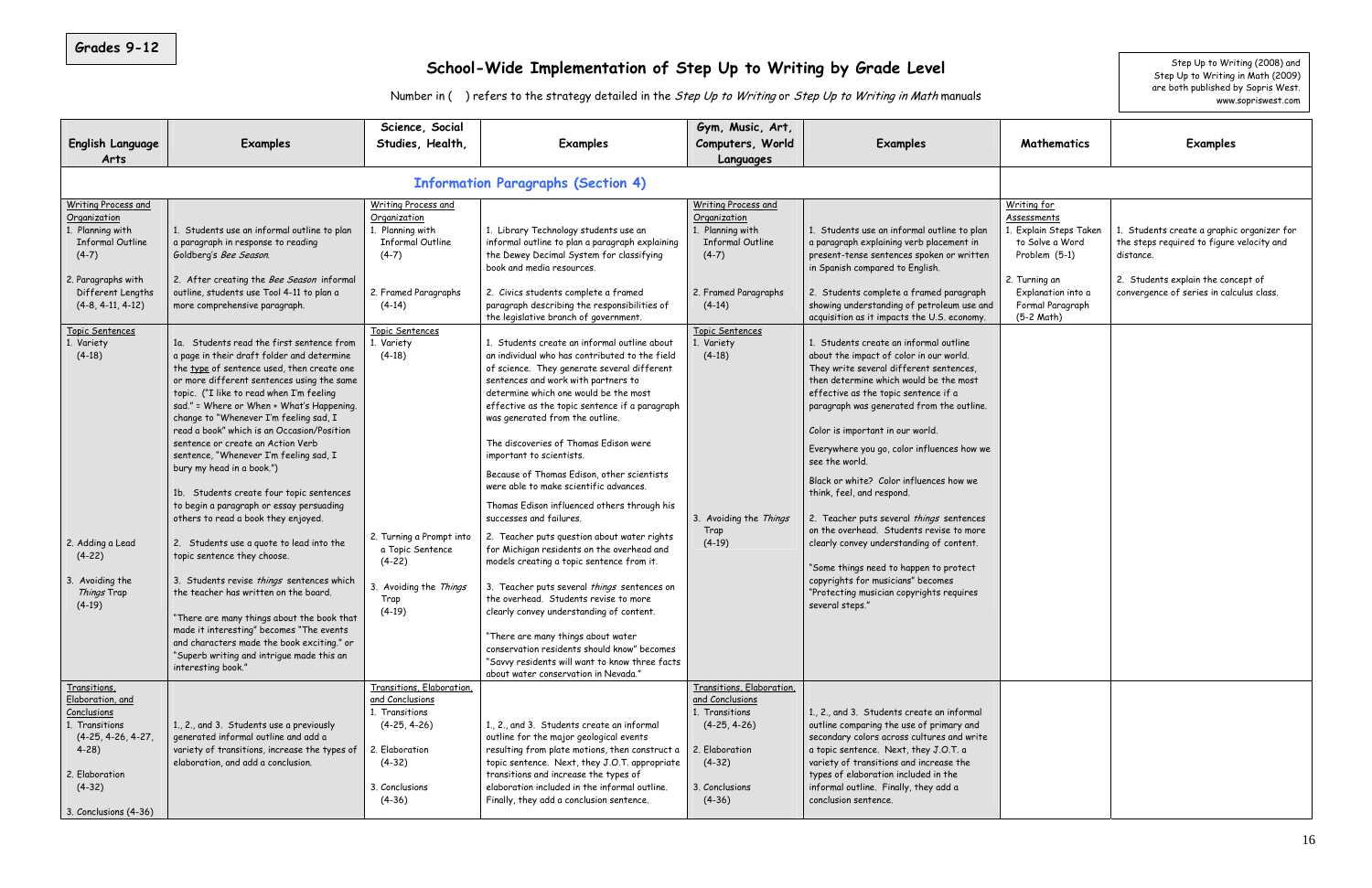<u> The Communication of the Communication of</u>

|                                                                                                                                                                                                                                                                                                                                                                                                                                                                                                                        |                                                                                                                                                                                         |                                                                                                                                                                                                                                                                                                                                                                                                                                                           |                                                                                                                                                                                           |                                                                                                                                                                                                                                                                                                                                                                                                                                        |                                                                                                                                                                                 | Step Up to Writing (2008) and                                                                                                                                         |
|------------------------------------------------------------------------------------------------------------------------------------------------------------------------------------------------------------------------------------------------------------------------------------------------------------------------------------------------------------------------------------------------------------------------------------------------------------------------------------------------------------------------|-----------------------------------------------------------------------------------------------------------------------------------------------------------------------------------------|-----------------------------------------------------------------------------------------------------------------------------------------------------------------------------------------------------------------------------------------------------------------------------------------------------------------------------------------------------------------------------------------------------------------------------------------------------------|-------------------------------------------------------------------------------------------------------------------------------------------------------------------------------------------|----------------------------------------------------------------------------------------------------------------------------------------------------------------------------------------------------------------------------------------------------------------------------------------------------------------------------------------------------------------------------------------------------------------------------------------|---------------------------------------------------------------------------------------------------------------------------------------------------------------------------------|-----------------------------------------------------------------------------------------------------------------------------------------------------------------------|
|                                                                                                                                                                                                                                                                                                                                                                                                                                                                                                                        |                                                                                                                                                                                         |                                                                                                                                                                                                                                                                                                                                                                                                                                                           | Step Up to Writing in Math (2009)<br>are both published by Sopris West.<br>www.sopriswest.com                                                                                             |                                                                                                                                                                                                                                                                                                                                                                                                                                        |                                                                                                                                                                                 |                                                                                                                                                                       |
| Examples                                                                                                                                                                                                                                                                                                                                                                                                                                                                                                               | Science, Social<br>Studies, Health,                                                                                                                                                     | <b>Examples</b>                                                                                                                                                                                                                                                                                                                                                                                                                                           | Gym, Music, Art,<br>Computers, World<br>Languages                                                                                                                                         | <b>Examples</b>                                                                                                                                                                                                                                                                                                                                                                                                                        | Mathematics                                                                                                                                                                     | Examples                                                                                                                                                              |
|                                                                                                                                                                                                                                                                                                                                                                                                                                                                                                                        |                                                                                                                                                                                         | <b>Vocabulary (Section 1)</b>                                                                                                                                                                                                                                                                                                                                                                                                                             |                                                                                                                                                                                           |                                                                                                                                                                                                                                                                                                                                                                                                                                        |                                                                                                                                                                                 |                                                                                                                                                                       |
| 1. Teacher selects 10 words from To Kill A<br>Mockingbird by Lee. Partners create<br>vocabulary maps for the words and learn<br>that prominent has several meanings. The<br>class looks ahead to read the first<br>paragraph in which the word is used and<br>discusses which meaning applies in this<br>context. The word prejudice is used to<br>create a concept map.                                                                                                                                               | <b>Mastering Vocabulary</b><br>1. Vocabulary and<br>Concept Maps<br>$(2-6, 2-7)$                                                                                                        | 1. Teacher selects important vocabulary<br>from the health textbook describing common<br>diseases and their symptoms. Partners create<br>vocabulary maps for three words and the<br>whole class makes a concept map for disease.                                                                                                                                                                                                                          | <b>Mastering Vocabulary</b><br>1. Vocabulary and<br>Concept Maps<br>$(2-6, 2-7)$                                                                                                          | 1. Teacher lists shared English-French<br>vocabulary terms and students group words<br>logically, then create maps.                                                                                                                                                                                                                                                                                                                    | Mastering Vocabulary<br>1. Breaking Down<br>Definitions<br>(Math 1-3)<br>2. Word Webs and<br>Concept Maps<br>(Math 1-5, 1-6)                                                    | 1. Students break down definitions related<br>to graphing.<br>2a. Students create a word web for<br>triangles.<br>2b. Class makes a concept map for metric<br>system. |
| 2. Students use the abstract noun<br>apprehension and practice personifying it<br>orally in sentences.                                                                                                                                                                                                                                                                                                                                                                                                                 |                                                                                                                                                                                         |                                                                                                                                                                                                                                                                                                                                                                                                                                                           |                                                                                                                                                                                           |                                                                                                                                                                                                                                                                                                                                                                                                                                        |                                                                                                                                                                                 |                                                                                                                                                                       |
|                                                                                                                                                                                                                                                                                                                                                                                                                                                                                                                        |                                                                                                                                                                                         |                                                                                                                                                                                                                                                                                                                                                                                                                                                           |                                                                                                                                                                                           |                                                                                                                                                                                                                                                                                                                                                                                                                                        |                                                                                                                                                                                 |                                                                                                                                                                       |
| 1. Students create four thesis sentences<br>for an essay on Frederick Douglas' life and<br>partner with a peer to choose best one.                                                                                                                                                                                                                                                                                                                                                                                     | <b>Practicing Sentence</b><br>Writing<br>1. Sentence Variety<br>$(3-11)$                                                                                                                | 1. Students write four sentences about<br>literacy rates in developing countries using<br>Tool 3-11b.                                                                                                                                                                                                                                                                                                                                                     | <b>Practicing Sentence</b><br>Writing<br>1. Sentence Variety<br>$(3-11)$                                                                                                                  | 1. Students use Tool 3-11b to write three<br>possible sentences leading into a paragraph<br>or essay on the effects of stress on health.                                                                                                                                                                                                                                                                                               |                                                                                                                                                                                 |                                                                                                                                                                       |
|                                                                                                                                                                                                                                                                                                                                                                                                                                                                                                                        |                                                                                                                                                                                         |                                                                                                                                                                                                                                                                                                                                                                                                                                                           |                                                                                                                                                                                           |                                                                                                                                                                                                                                                                                                                                                                                                                                        |                                                                                                                                                                                 |                                                                                                                                                                       |
| and block out an essay about future goals.<br>2. Students experiment with several two-<br>sentence introductions. Peers provide<br>feedback on the most effective choice.<br>3. Students use previously generated<br>informal outline with topic sentence and<br>develop two alternative leads.<br>4. Students include a variety of<br>appropriate transitions in their report<br>about future goals. The informal outline is<br>expanded to include additional elaboration<br>and a persuasive conclusion is written. | Writing Essays and<br>Reports<br>1. Step-by-Step<br>$(5-2, 5-3)$<br>2. Transitions,<br>Elaboration, and<br>Conclusions<br>$(4-29, 5-9, 5-10,$<br>5-15, 5-16, 5-17,<br>5-18, 5-19, 5-20) | 1. Students plan, draft, and publish a report<br>on oxidation-reduction reactions using a<br>previously created informal outline and the<br>Step-by-Step guides.<br>2. The report includes the use of appropriate<br>and varied transitions. A wealth of examples,<br>effective illustrations, and experiences are<br>used to clearly show understanding of the<br>common chemical reactions. The conclusion<br>serves to remind the reader of the topic. | Writing Essays and<br>Reports<br>1. Step-by-Step<br>$(5-2, 5-3)$<br>2. Transitions,<br>Elaboration, and<br>Conclusions<br>$(4-29, 5-9, 5-10,$<br>$5-15, 5-16, 5-17,$<br>5-18, 5-19, 5-20) | 1. Students plan, draft, and publish a<br>report on the effects of illegal drug use<br>using a previously created informal outline<br>and the Step-by-Step guides.<br>2. The report includes the use of<br>appropriate and varied transitions. There<br>are at least three paragraphs elaborating<br>the effects of illegal drug use. The<br>conclusion restates the thesis, summarizes<br>the main points, and challenges the reader. |                                                                                                                                                                                 |                                                                                                                                                                       |
|                                                                                                                                                                                                                                                                                                                                                                                                                                                                                                                        | 1. Students use an informal outline to plan                                                                                                                                             |                                                                                                                                                                                                                                                                                                                                                                                                                                                           | <b>Vocabulary (Section 2)</b><br><b>Sentence Mastery (Section 3)</b><br><b>Essays and Reports (Section 5)</b>                                                                             |                                                                                                                                                                                                                                                                                                                                                                                                                                        | School-Wide Implementation of Step Up to Writing by Grade Level<br>Number in () refers to the strategy detailed in the Step Up to Writing or Step Up to Writing in Math manuals |                                                                                                                                                                       |